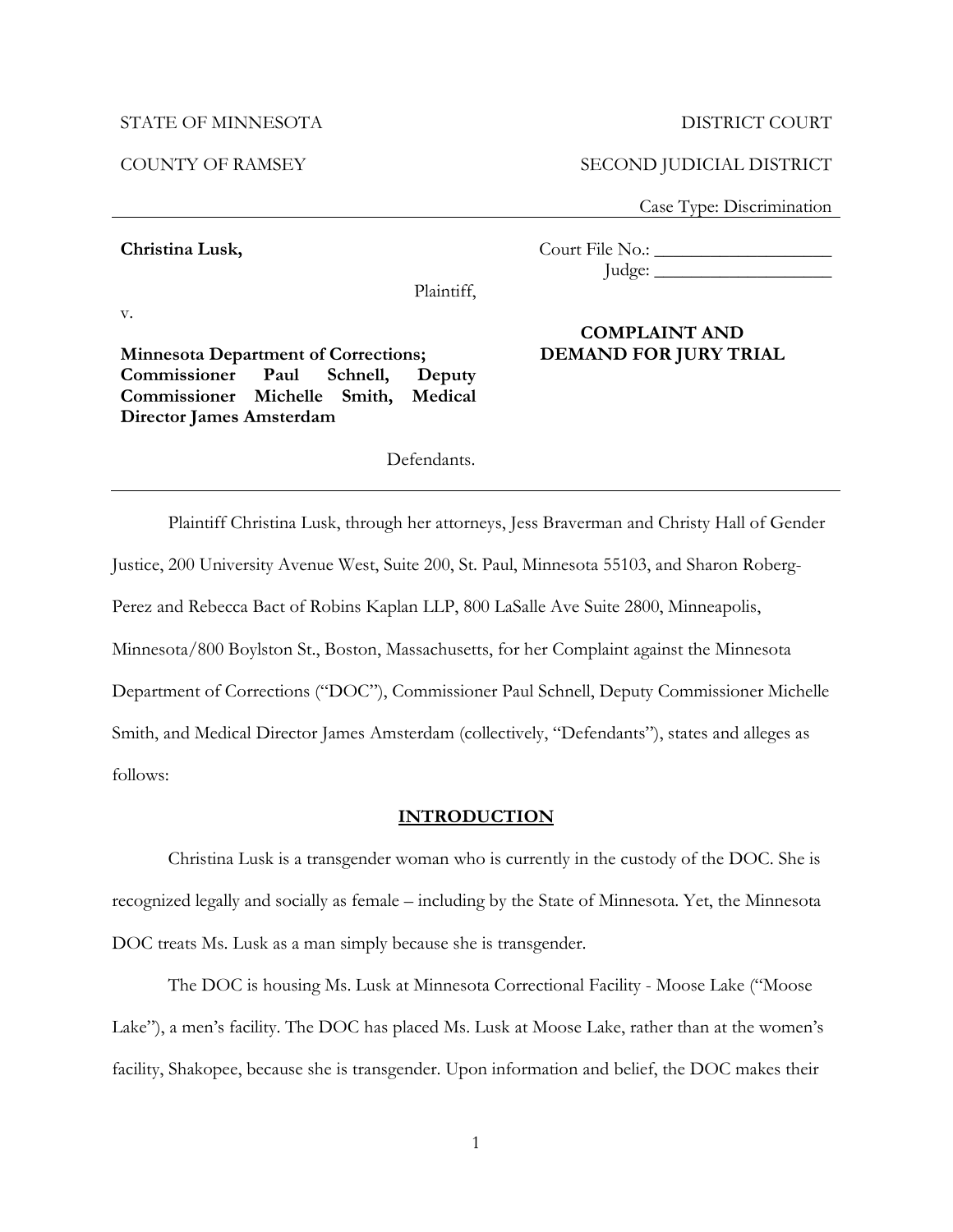gender-based placement on genitalia, in violation of the Minnesota Human Rights Act, the Minnesota Constitution, and the Prison Rape Elimination Act ("PREA").

The agency has not only placed Ms. Lusk with men subjecting her to discrimination and harassment, but for months the DOC refused to acknowledge her legal name, Christina Lusk, instead forcing her to use a male name that Ms. Lusk had legally changed and has not used in years. Ms. Lusk has also been denied medical care while in the DOC. In spite of her documented medical need, the DOC arbitrarily deferred Ms. Lusk's gender-affirming surgery until after her release in 2024.

Through their discriminatory policies and practices, and their utter lack of competence regarding the medical and mental health needs of incarcerated transgender people, the DOC routinely fails the transgender Minnesotans, such as Ms. Lusk, who are placed in their care. Plaintiff brings this lawsuit to remedy illegal discrimination based on sex and sexual orientation, which includes gender identity, in violation of the Minnesota Human Rights Act (MHRA), Minn. Stat. § 363A.01, *et seq.*, and violations of Ms. Lusk's right to equal protection of the law, to bodily integrity and autonomy, and to be free from cruel or unusual punishment, enshrined in the Minnesota Constitution.

#### **PARTIES, JURISDICTION & VENUE**

- 1. Plaintiff is a citizen of Minnesota. During all relevant times, Plaintiff was a citizen of Minnesota.
- 2. Defendant Minnesota Department of Corrections is an agency of the State of Minnesota and is a "public service" under Minn. Stat. § 363A.12. It operates ten correctional facilities housing approximately 7,500 incarcerated people.<sup>[1](#page-1-0)</sup>
- 3. Defendant Minnesota Department of Corrections is headquartered and has its principal place of business at 1450 Energy Park Drive, Suite 200, St. Paul, Minnesota 55108.

<span id="page-1-0"></span><sup>1</sup> https://mn.gov/doc/assets/Adult%20Prison%20Population%20Summary%201-1-2021\_tcm1089-467125.pdf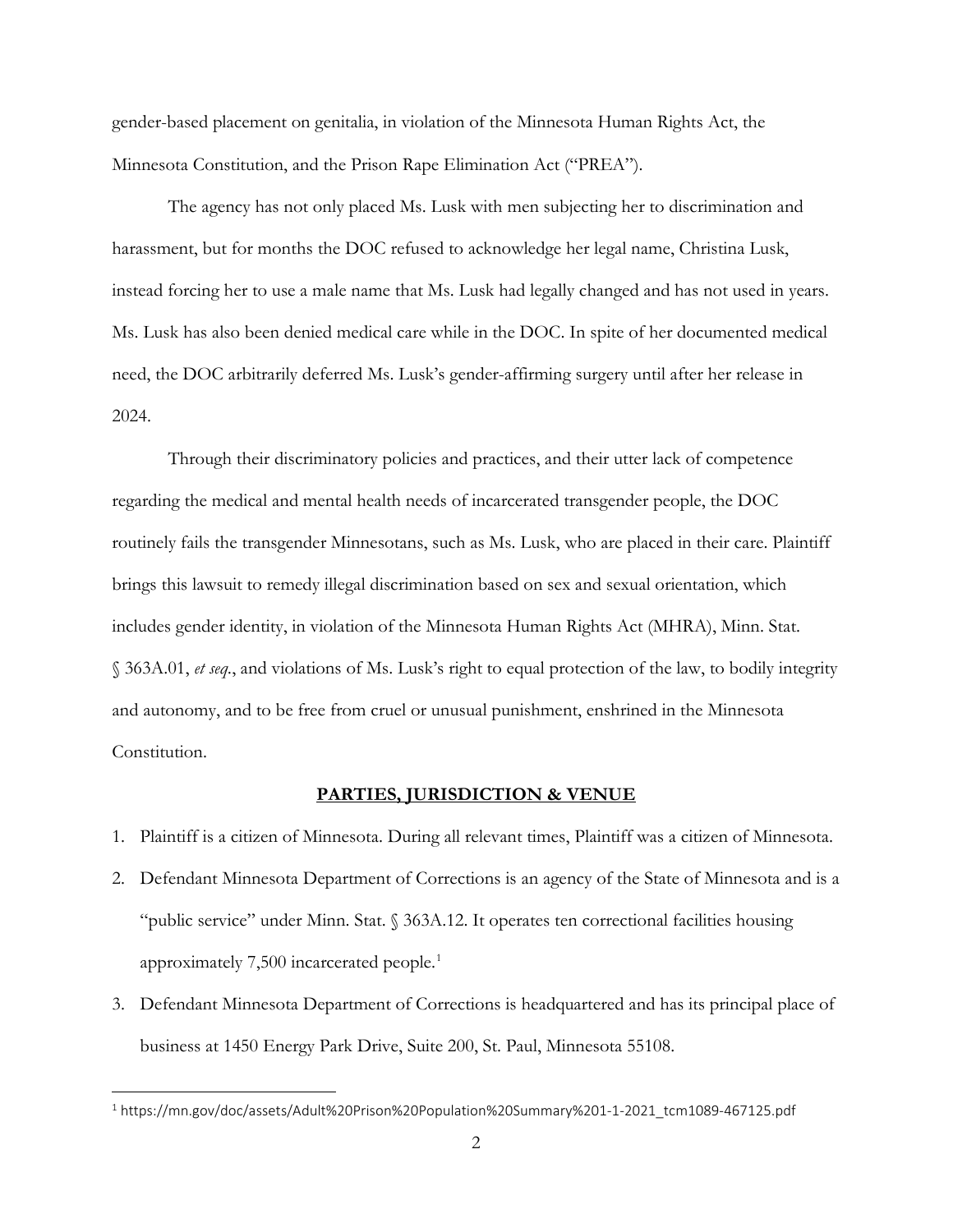- 4. Paul Schnell is the Commissioner of the Minnesota Department of Corrections and is sued in his official and personal capacities.
- 5. Michelle Smith is the Deputy Commissioner of the Minnesota Department of Corrections and is sued in her official and personal capacities.
- 6. James Amsterdam is the Medical Director of the Minnesota Department of Corrections and is sued in his official and personal capacities.
- 7. The District Court in the County of Ramsey, State of Minnesota, has original jurisdiction over the parties and the claims set forth in this Complaint pursuant to Minn. Stat. § 363A.33, subd. 6.
- 8. Venue in this Court is proper pursuant to Minn. Stat. § 363A.33, subd. 6 because the respondent has its principal place of business in Ramsey County.

## **FACTUAL ALLEGATIONS**

#### **CHRISTINA LUSK**

- 9. Ms. Lusk is a transgender woman. In other words, she is a woman who was assigned male at birth.
- 10. Plaintiff Christina Lusk was born in Rochester Minnesota and attended Irondale high school in New Brighton Minnesota. Ms. Lusk has owned her own business building foundations for houses. She was married for four years and has two children, a son and a daughter. In her youth, Ms. Lusk was a water ski performer in the Rochester Water Shows.
- 11. Ms. Lusk came out as transgender in 2008. Being able to live authentically as herself was a great relief to Ms. Lusk who, prior to coming out, had attempted suicide in part from the stress of hiding her true self and living inauthentically—for decades— as a man.
- 12. Individuals are generally assigned a sex "male" or "female" at birth. This assignment is typically based on external genitalia, and not the multitude of other factors that bear on one's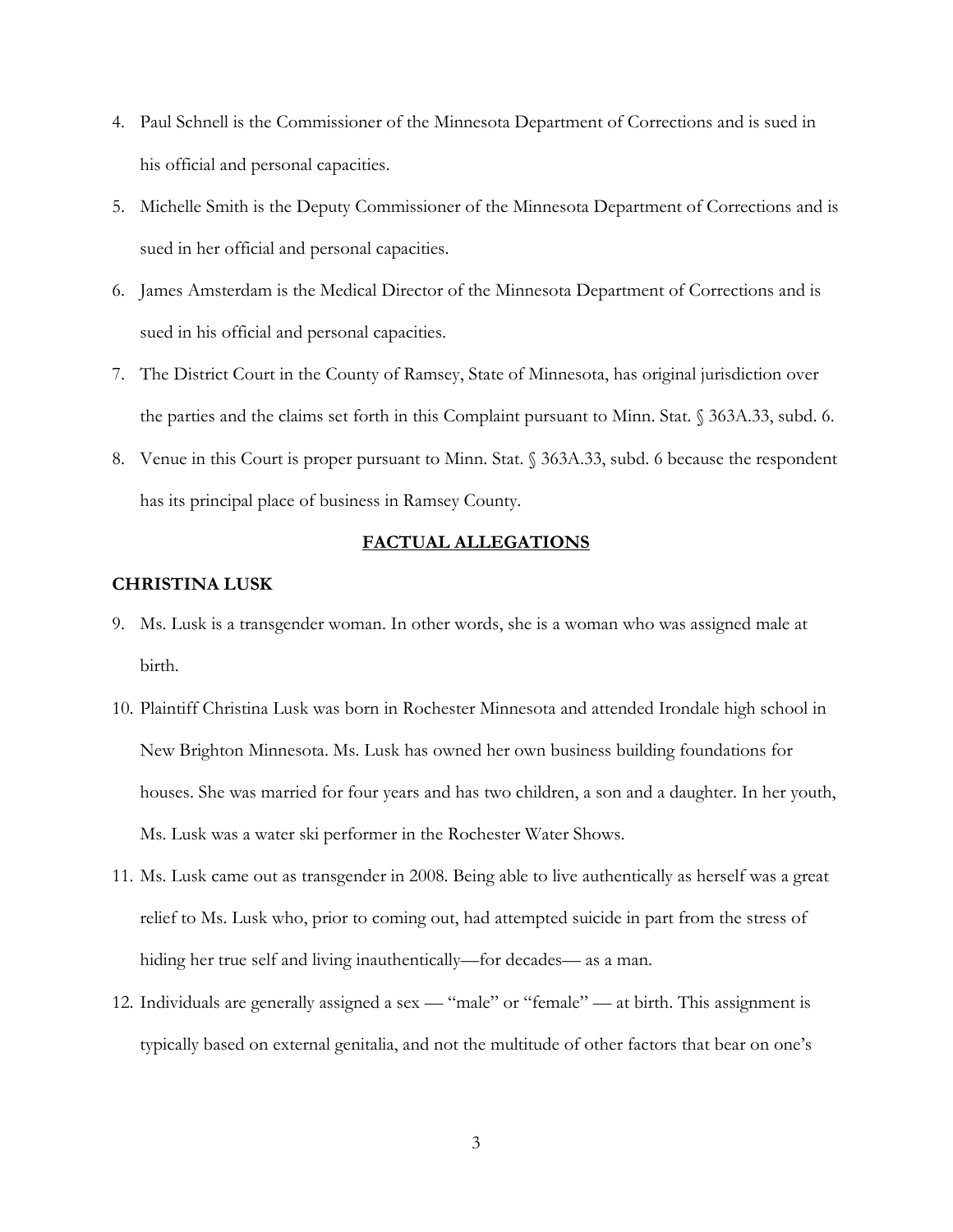sex, such as hormones, internal reproductive organs, chromosomes, secondary sex characteristics that develop later in life, brain anatomy, and gender identity.

- 13. Gender identity refers to a person's innate sense and deeply held understanding of their own gender. Everyone has a gender identity.
- 14. A transgender person is someone whose gender identity does not align with the sex they were assigned at birth. A cisgender person is someone whose gender identity does align with the sex they were assigned at birth.
- 15. Ms. Lusk has been diagnosed with gender dysphoria, a serious medical condition recognized in the American Psychiatric Association's Diagnostic and Statistical Manual of Mental Disorders  $(5<sup>th</sup>$  ed). Gender dysphoria occurs when the incongruence between a person's gender identity and their sex assigned at birth causes clinical distress.
- 16. Being transgender is not, in itself, a mental disorder, and "implies no impairment in judgment, stability, reliability, or general social or vocational capabilities."<sup>2</sup>
- 17. Gender dysphoria can, however, lead to serious medical problems, including clinically significant distress, dysfunction, debilitating depression, and self-harm.
- 18. The widely accepted standards of care ("SOC)" for treating gender dysphoria are published by the World Professional Association for Transgender Health ("WPATH"). The medical consensus for treatment of gender dysphoria, embraced by major medical and health organizations including the American Medical Association, the American Academy of Pediatrics, the American Psychiatric Association, the American Psychological Association, and the National Endocrine Society, is to support the patient with their social and/or medical transition and for the patient to live in a manner that is consistent with their gender identity.

<span id="page-3-0"></span><sup>2</sup> American Psychiatric Association, Position Statement on Discrimination Against Transgender & Gender Variant Individuals (2018), https://www.psychiatry.org/File%20Library/About-APA/Organization-Documents-Policies/Policies/Position-2018-Discrimination-Against-Transgender-and-Gender-Diverse-Individuals.pdf.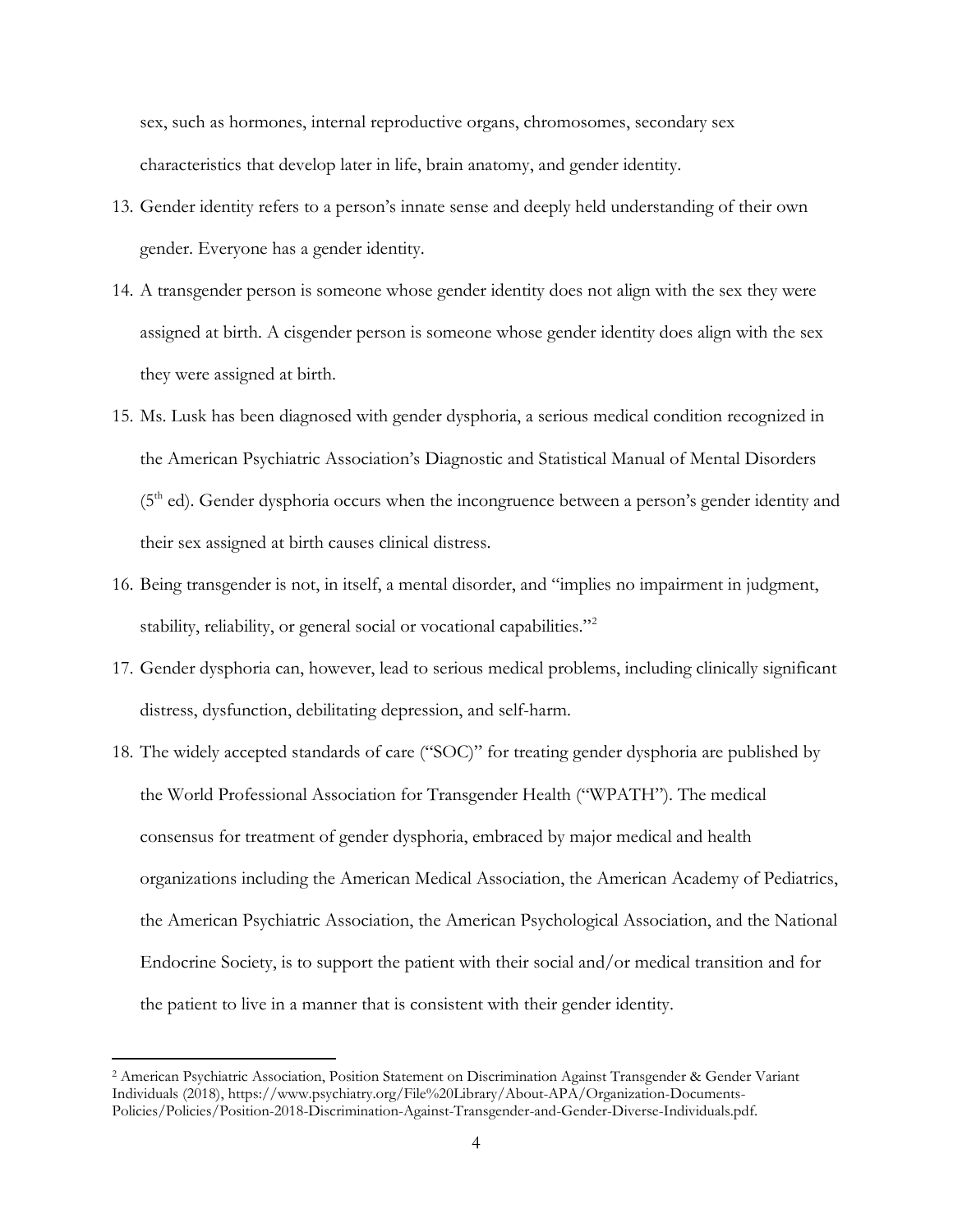- 19. Responding to gender dysphoria by forcing transgender people to live in alignment with their sex assigned at birth, rather than in alignment with their gender identity, causes substantial psychological pain: such efforts are considered medically unethical under the SOC and have been rebuked by the federal Substance Abuse and Mental Health Services Administration.
- 20. WPATH recognizes that individuals experiencing gender dysphoria may live in a variety of housing circumstances, including prisons and other institutional settings. The SOC states explicitly that: "[p]eople should not be discriminated against in their access to appropriate health care based on where they live, including institutional environments such as prisons or long- /intermediate-term health care facilities . . . Health care for transsexual, transgender, and gender nonconforming people living in an institutional environment should mirror that which would be available to them if they were living in a non-institutional setting within the same community . . . Access to these medically necessary treatments should not be denied on the basis of institutionalization or housing arrangements."[3](#page-4-0)

# **MS. LUSK'S TRANSITION AND TREATMENT FOR GENDER DYSPHORIA**

- 21. As part of Ms. Lusk's transition and treatment for gender dysphoria, she has been taking feminizing hormones since 2009. These hormones produce breast growth, reduce muscle mass, and affect patterns of fat distribution and hair growth.
- 22. Though feminizing hormone treatments can stimulate breast growth, some transgender women also pursue breast augmentation, often referred to as "top surgery."[4](#page-4-1) Ms. Lusk, in consultation with her treating physicians, had a breast augmentation procedure in 2017.

<span id="page-4-0"></span><sup>3</sup> WPATH, Standards of Care for the Health of Transsexual, Transgender, and Gender Nonconforming People 67 – 68 (7th ed.), https://www.wpath.org/media/cms/Documents/SOC%20v7/Standards%20of%20Care%20V7%20- %202011%20WPATH.pdf?\_t=1605186324. *See also* National Commission on Correctional Healthcare, Transgender and Gender Diverse Health Care In Correctional Settings, available at https://www.ncchc.org/transgender-and-genderdiverse-health-care.

<span id="page-4-1"></span><sup>&</sup>lt;sup>44</sup> "Top surgery" is an umbrella term that may refer to breast augmentation surgery for transgender women or a mastectomy for transgender men.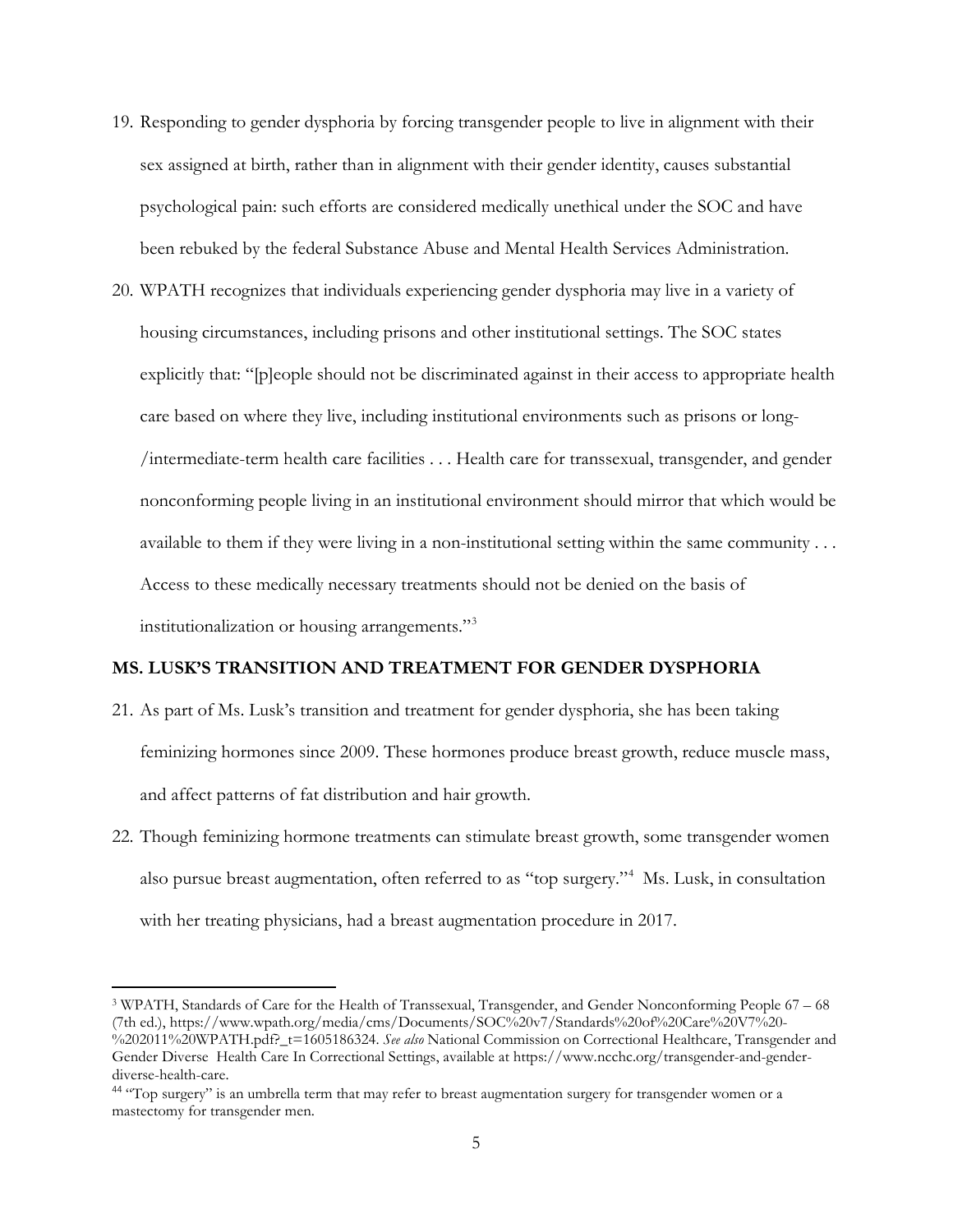- 23. In February 2018, Ms. Lusk legally changed her name to Christina Suzanne Lusk. In the same order, the court directed the Department of Health to register a replacement birth certificate listing her sex as female.
- 24. Ms. Lusk, with the support of her treatment team, began to actively pursue genital surgery in 2016.
- 25. On January 9, 2018, Ms. Lusk met with a healthcare provider with the Mayo Clinic's transgender health center, Dr. Todd Nippoldt. In the records from this visit, Dr. Nippoldt correctly noted that Ms. Lusk was interested in genital surgery, but incorrectly noted that she was seeking breast augmentation. This was likely a typo, as Ms. Lusk had a breast augmentation procedure in 2017. That Ms. Lusk had breast augmentation surgery prior to her commitment is apparent from simply looking at Ms. Lusk. Indeed, the DOC issued Ms. Lusk a bra upon her arrival.
- 26. Dr. Nippoldt further noted in his records that Ms. Lusk had "met with our mental health provider and does have letters from her local mental health providers indicating she is appropriate for surgery."
- 27. In May 2018, Ms. Lusk was referred to and saw a medical provider at the University of Minnesota – Fairview, Dr. Nicholas Kim.
- 28. Dr. Kim discussed the surgical procedure and the risks for vaginoplasty with Ms. Lusk in detail, noted that she accepted these risks and wished to proceed with the surgery, and indicated that Ms. Lusk would have to provide two letters of support prior to authorization.
- 29. On December 5, 2018, Ms. Lusk returned to Fairview. She met with one of the two surgeons who would perform the vaginoplasty, Dr. Joseph Pariser, and provided the requested two letters of support.
- 30. Dr. Pariser wrote in the medical records from this visit that Ms. Lusk has "persistent, well documented gender dysphoria . . . She has been on continuous hormones for years. We received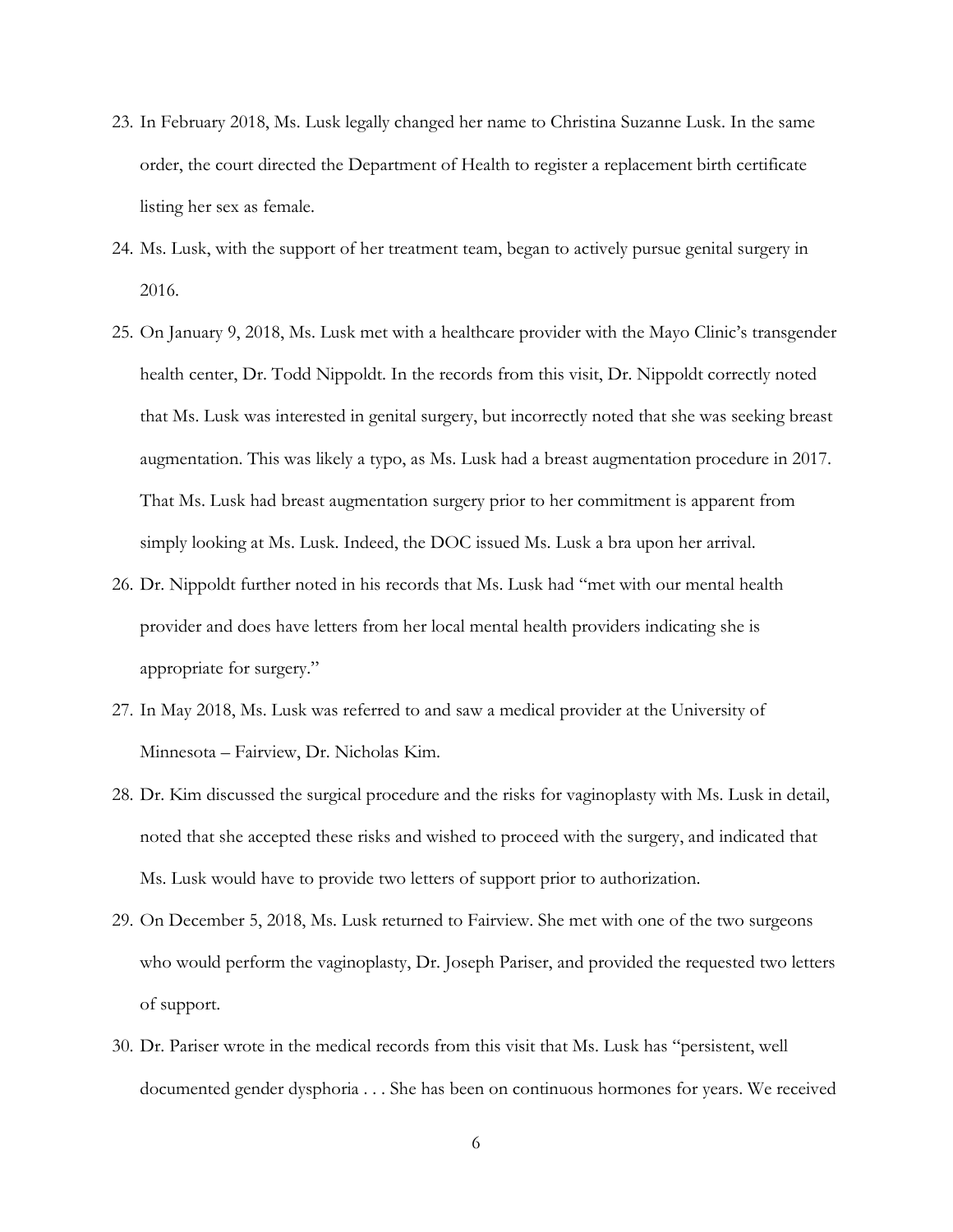letters of support. She previously underwent breast augmentation and is happy with the results. She desires vaginoplasty."

31. According to the records, Dr. Pariser directed Ms. Lusk to follow up with Dr. Kim, who would be performing the surgery together with Dr. Pariser. Ms. Lusk was to coordinate with Dr. Kim's office to schedule the surgery and obtain prior authorization.

## **MS. LUSK'S CURRENT INCARCERATION**

- 32. On December 17, 2018, shortly after this meeting with Dr. Pariser and before Ms. Lusk was able to schedule the surgery with Dr. Kim, Ms. Lusk was arrested and charged with First Degree Possession of a Controlled Substance.
- 33. Ms. Lusk was held in the Hennepin County Jail from the time of her arrest through her guilty plea and sentencing on February 22, 2019.
- 34. Ms. Lusk was then directly transferred from jail to the DOC.
- 35. Ms. Lusk has been continually incarcerated since the date of her arrest.
- 36. Ms. Lusk is housed at the Minnesota Correctional Facility Moose Lake, which is a men's facility.
- 37. Ms. Lusk's expected release date is May 23, 2024.
- 38. At the time of her arrest, she was on conditional release for a 2012 DWI offense. Her period of incarceration includes sentencing for both the release violation and the new offense.
- 39. Ms. Lusk filed a charge with the Minnesota Department of Human Rights on January 8, 2020 alleging discriminatory treatment by the DOC, including denying her request for a transfer to the women's facility, housing her in a room with seven men, and requiring her to change her clothes and use the bathroom with men; referring to her by her former name rather than her legal name; and denying her gender-affirming care that had been approved by her healthcare providers before her arrest.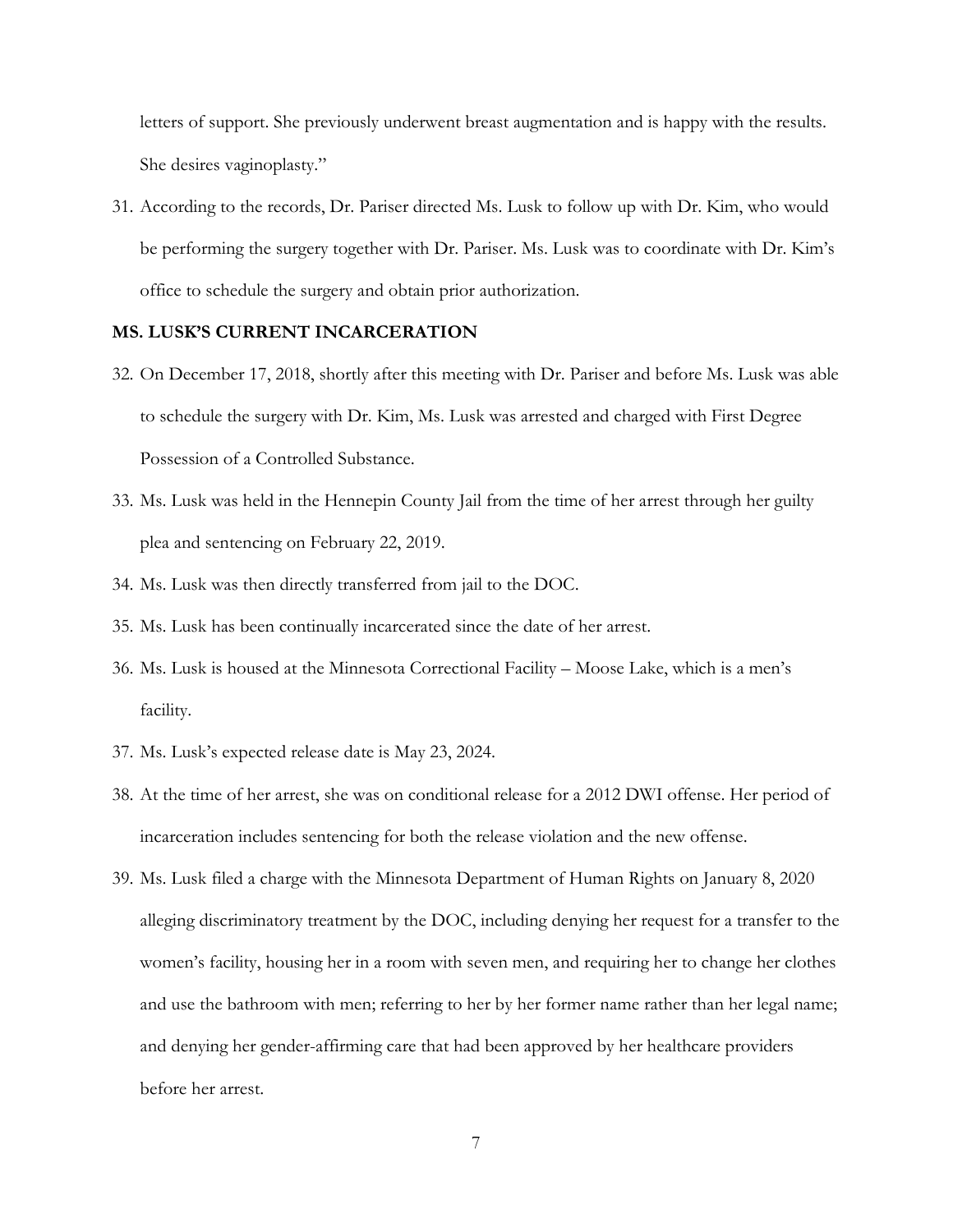## **DOC HOUSING ASSIGNMENTS FOR INCARCERATED TRANSGENDER PEOPLE**

- 40. The DOC maintains a Transgender Committee that considers housing placements for transgender individuals. The Committee is made up of the DOC's health services director, medical director, director of behavioral health, and director of nursing, along with an intake/security representative, health services administrator from the intake facility, warden of the facility where the individual is housed, and any other DOC employee deemed necessary to make a decision.<sup>[5](#page-7-0)</sup>
- 41. Per DOC Policy 202.045, the DOC considers "on a case-by-case basis whether a placement would ensure the offender's health and safety, and whether the placement would present management or security problems." The DOC "does not place transgender, gender nonconforming, or intersex offenders in dedicated facilities, units, or wings solely on the basis of such identification or status" unless that placement is "established in connection with a consent decree, legal settlement, or legal judgment for the purpose of protecting such offenders."
- 42. In determining housing placements for transgender individuals, the Transgender Committee "makes recommendations regarding facility placement and other matters that it deems necessary to maintain the offender's safety, such as single cell or shower restrictions . . . The committee considers factors such as the offender's security level, criminal and disciplinary history, current gender expression, medical and mental health needs, vulnerability to sexual victimization, and the likelihood of perpetrating such abuse on other offenders."
- 43. The DOC's policy falls short of the minimum requirements under the federal Prison Rape Elimination Act ("PREA").<sup>[6](#page-7-1)</sup> PREA is a federal statute that creates standards and protocols to

<span id="page-7-0"></span><sup>5</sup> The policy governing the Transgender Committee, DOC Policy 202.045, was revised effective October 6, 2020. Under the revised policy, the Committee has a slightly different makeup. This section refers to the version of Policy 202.045 that was in place while Ms. Lusk's housing assignment was being evaluated. This version of the policy was effective as of June 19, 2018.

<span id="page-7-1"></span><sup>6</sup> 28 C.F.R. §§ 115.41-115.42.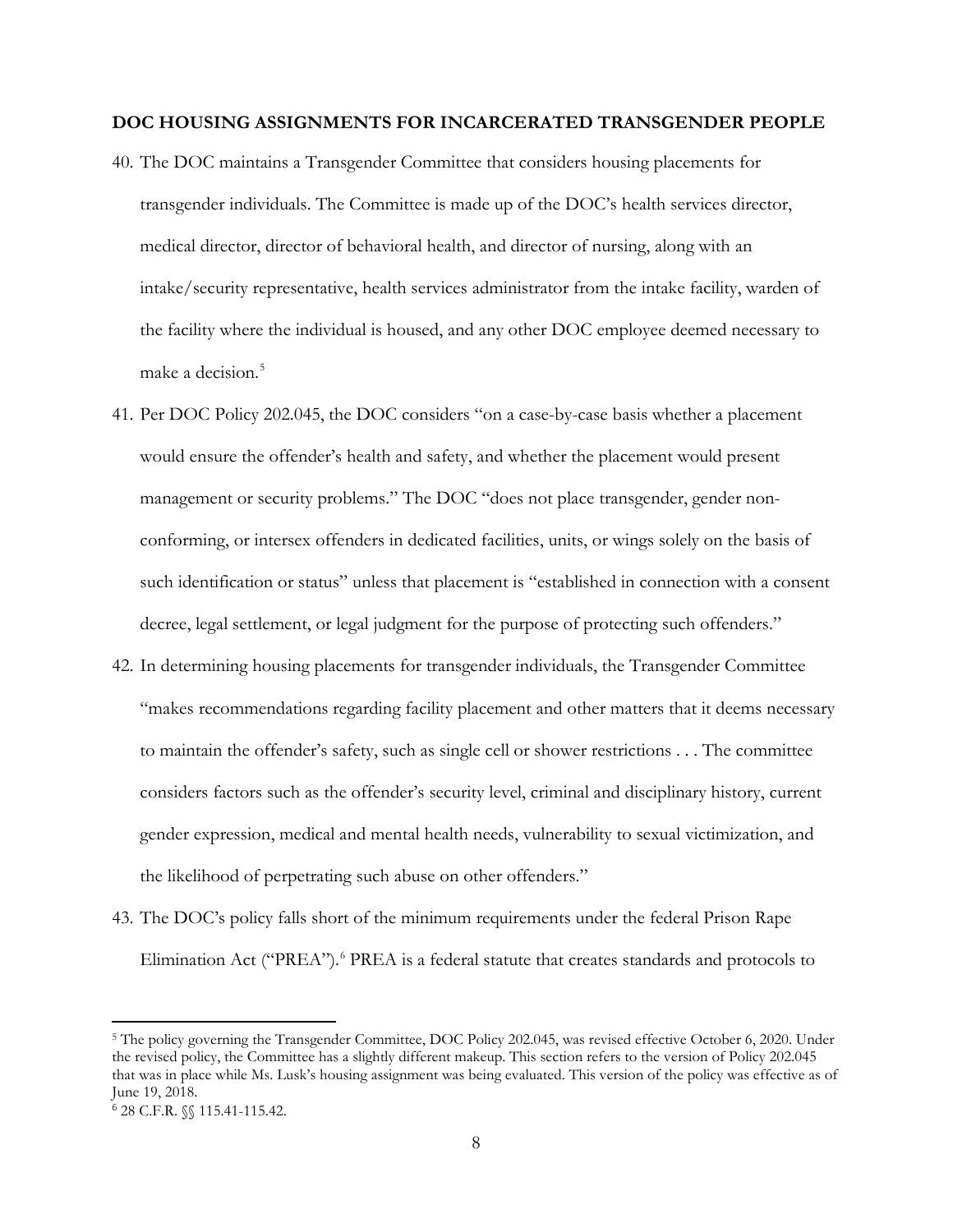prevent the sexual assault and victimization of people in custody. PREA identifies transgender people as a group that is at risk of sexual victimization.<sup>[7](#page-8-0)</sup>

- 44. The DOC's policy on housing transgender inmates leaves out a crucial aspect of the PREA requirements. Under PREA "[a] transgender or intersex inmate's own views with respect to his or her own safety *shall be given* serious consideration."[8](#page-8-1) (emphasis added). There is no such provision in the DOC's policy.
- 45. Further, even though PREA prohibits the DOC from making placement decisions based solely on genitalia, this appears to be the MN DOC's current practice.<sup>[9](#page-8-2)</sup>
- 46. The MN DOC routinely places transgender women in men's facilities. It is unclear whether the MN DOC has ever in its history placed a transgender woman in a woman's facility, regardless of risk of sexual assault. It is unclear whether the MN DOC has ever in its history made a placement decision regarding whether to place an incarcerated person in Shakopee or a men's facility based on any factor other than genitalia.

## **MS. LUSK'S HOUSING ASSIGNMENT**

- 47. When Ms. Lusk was placed in DOC custody in March 2019, she was initially placed in the DOC's intake facility, St. Cloud. From St. Cloud, incarcerated people are typically sent to other facilities in Minnesota. Ms. Lusk requested placement at the Minnesota Correctional Facility – Shakopee, which is the only women's facility in the DOC.
- 48. The Transgender Committee met on March 20, 2019 and, in a memo dated March 25, 2019, recommended that Ms. Lusk be moved to Moose Lake, a men's facility, rather than Shakopee, the women's facility. The Committee also recommended "continued shower alone restrictions,

<span id="page-8-0"></span><sup>7</sup> Id.

<span id="page-8-1"></span><sup>8</sup> 28 C.F.R. § 115.42(e).

<span id="page-8-2"></span><sup>&</sup>lt;sup>9</sup> "Does a policy that houses transgender and intersex inmates based exclusively on external genital anatomy violate [PREA]? Yes." https://www.prearesourcecenter.org/frequently-asked-questions/does-policy-housestransgender-or-intersex-inmates-based-exclusively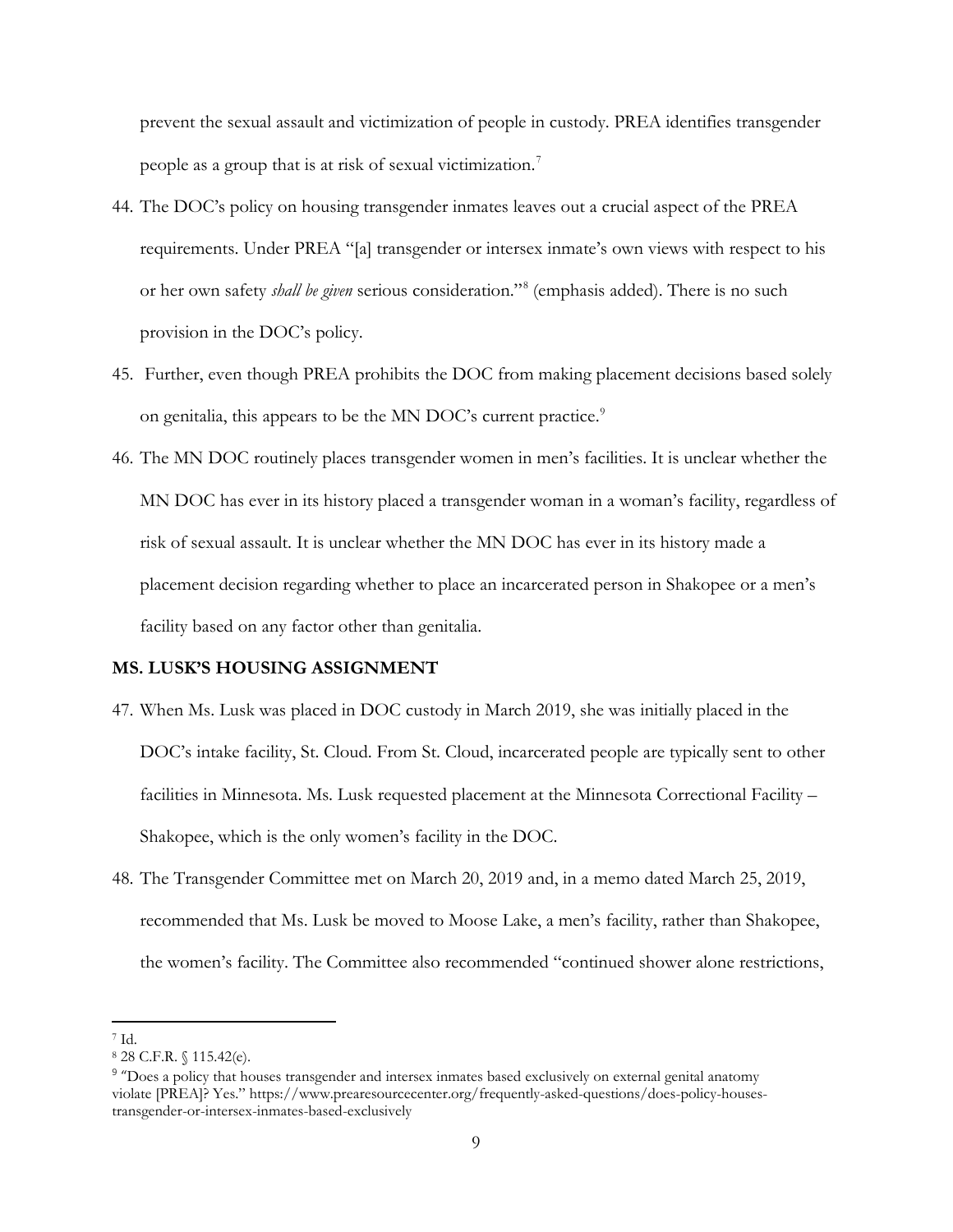and single cell or dormitory housing." The memo does not contain any details of the deliberations.

- 49. At Moose Lake, Ms. Lusk was placed in dormitory housing with multiple men. Though Ms. Lusk was able to shower alone, she was not afforded privacy to use the bathroom or change her clothes alone. Ms. Lusk was subjected to ongoing harassment in this dormitory.
- 50. On April 29, 2019, Ms. Lusk filed a grievance, which she termed an appeal of the Transgender Committee's decision to house her at Moose Lake rather than Shakopee. She stated that she has female secondary sex characteristics, identifies as a woman, and poses no risk to security or management of the facility. Ms. Lusk also wrote that the Committee's decision to place her in dormitory housing put her in the "direct line of fire for violence" and that she felt unsafe in a men's facility.
- 51. On May 6, 2019, the Transgender Committee met again to discuss Ms. Lusk's renewed request to be placed at Shakopee and housed in a single cell. The Committee's memo, dated May 7, indicates that the Committee "reviewed the requests and reaffirmed the decisions to not transfer to [Shakopee] or approve single cell living. Similar requests will not be reviewed again unless new information becomes available."
- 52. Again, the Transgender Committee did not provide any explanation in its memorandum regarding the reasons for its decision to deny Ms. Lusk a transfer to Shakopee or a single cell at Moose Lake.
- 53. On May 10, 2019 Ms. Lusk was placed in segregation due to suicidal ideations. Ms. Lusk had been repeatedly sexually abused in her group cell. She did not report the abuse to staff because in light of her experience with the DOC, she did not believe they had any interest in protecting her or that they were capable of keeping her safe from reprisal.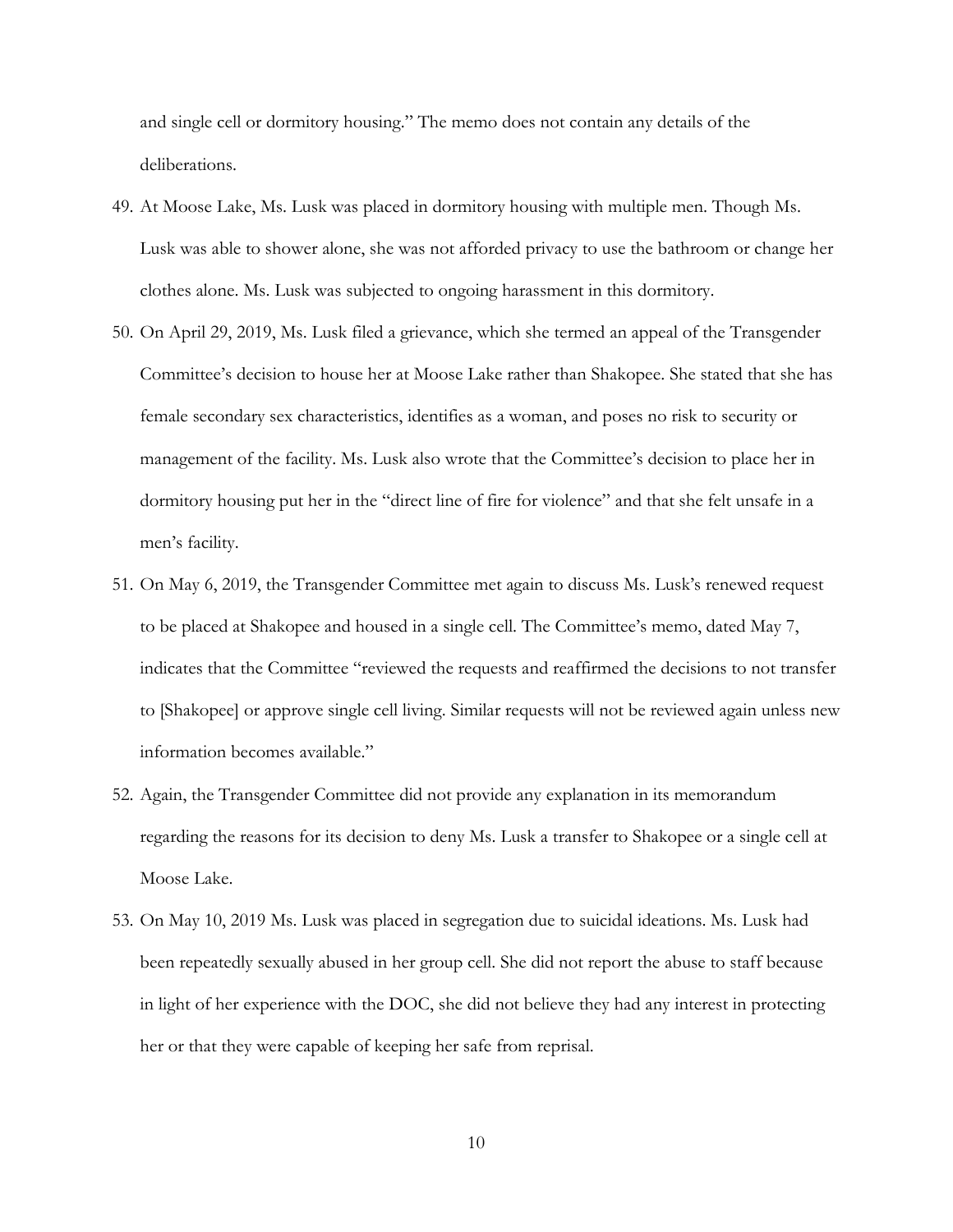- 54. During her time at Moose Lake, Ms. Lusk knew another transgender woman in the same unit, who, like Ms. Lusk, had a breast augmentation. This woman was also sexually assaulted and reported the assault to staff. The DOC did not move her to Shakopee, but rather, they moved her from Moose Lake to another men's facility.
- 55. Upon information and belief, between April and June 2019, Ms. Lusk submitted several requests to be housed in a single cell rather than in a dormitory setting with men at Moose Lake.
- 56. Ms. Lusk saw DOC mental health provider Dr. Lon Augdahl for a psychiatric assessment on July 11, 2019. In the notes from the visit, Dr. Augdahl indicated that Ms. Lusk "feels great torment being here in a male prison…" Ms. Lusk feels "horrible," "tearful," and "cannot understand why the single cell restriction that she has is not available here. She states that Moose Lake has told her that she will not have a single cell for two years."
- 57. According to Dr. Augdahl, Ms. Lusk "feels she is in the wrong prison" and was struggling with staff who referred to her as a man and inmates who made comments about her to her three cellmates, such as "you're in there with that thing." Ms. Lusk reported, "it's really rough, I'm being tormented."
- 58. Dr. Augdahl noted that Ms. Lusk had been housed at Moose Lake in the past, but that since that time "she has transitioned more so than previously in the DOC and as such may be a target for more harassment," particularly because of her female secondary sex characteristics.
- 59. Dr. Augdahl also stated in his notes that Ms. Lusk's placement in a male facility was negatively impacting her gender dysphoria. He said that even medical intervention would likely not be able to counteract the harmful impact of her housing at Moose Lake.
- 60. On February 9, 2020, Ms. Lusk again requested to be moved to a single cell, complaining that the DOC's continued failure to accommodate her violated her legal rights.

11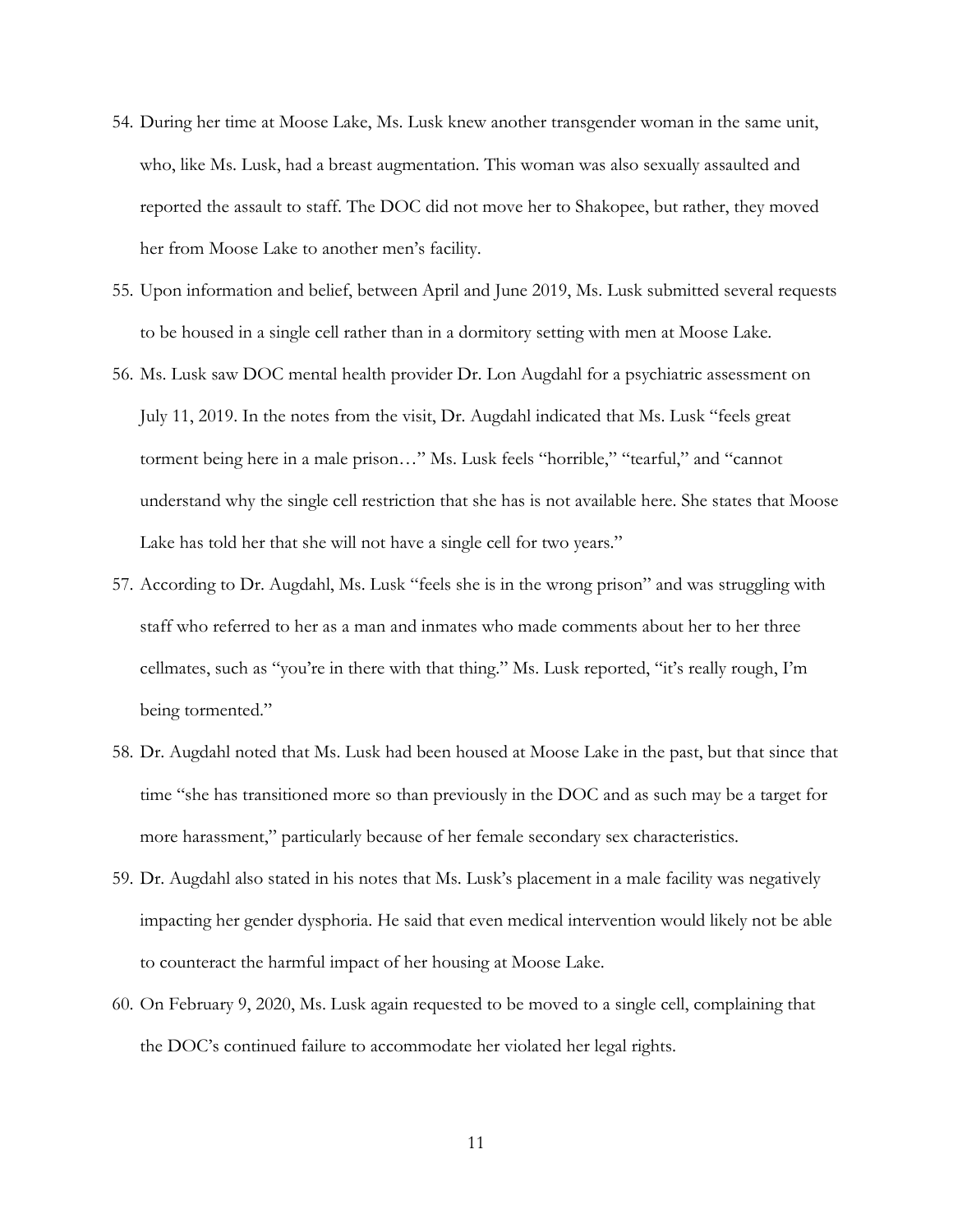- 61. Finally, after nearly a year and numerous requests from Ms. Lusk, the Transgender Committee met on February 24, 2020 and in a memorandum dated March 2, 2020, approved Ms. Lusk for a single cell upon availability.
- 62. Again, the Committee's memo approving a single cell does not give any reason for the Transgender Committee's decision. The memo also does not state whether there was any new information, at this stage, that prompted this outcome after repeated refusals.
- 63. On or about March 4, 2020, Ms. Lusk was moved to a single cell in Moose Lake. Ms. Lusk continues to be housed at the men's facility, Moose Lake, and not the women's facility, Shakopee.
- 64. Ms. Lusk housing situation has continued to change during her period of incarceration. Since the time of her initial placement in a single cell, Ms. Lusk has been housed in a shared cell with up to seven men at a time.

## **GENDER-AFFIRMING MEDICAL CARE AT THE DOC**

- 65. As noted, for roughly a decade prior to her arrest, Ms. Lusk had been living as a woman. She had been receiving gender-affirming care for many years in the form of feminizing hormones and breast augmentation. At the time of her arrest, she was in the process of securing prior authorization for vaginoplasty; she had met with the doctors who would perform the surgery she had provided the required letters of support, and she was on the verge of scheduling her surgery.
- 66. Under DOC Policy 202.045, the DOC "provides transgender, gender non-conforming, and intersex offenders with appropriate gender-related mental health and medical services throughout their incarceration."[10](#page-11-0)

<span id="page-11-0"></span><sup>10</sup> As noted, DOC Policy 202.045 was revised effective October 6, 2020. The revised policy explicitly states that an incarcerated transgender person need not have been receiving gender-affirming care prior to their incarceration in order to receive such care while incarcerated.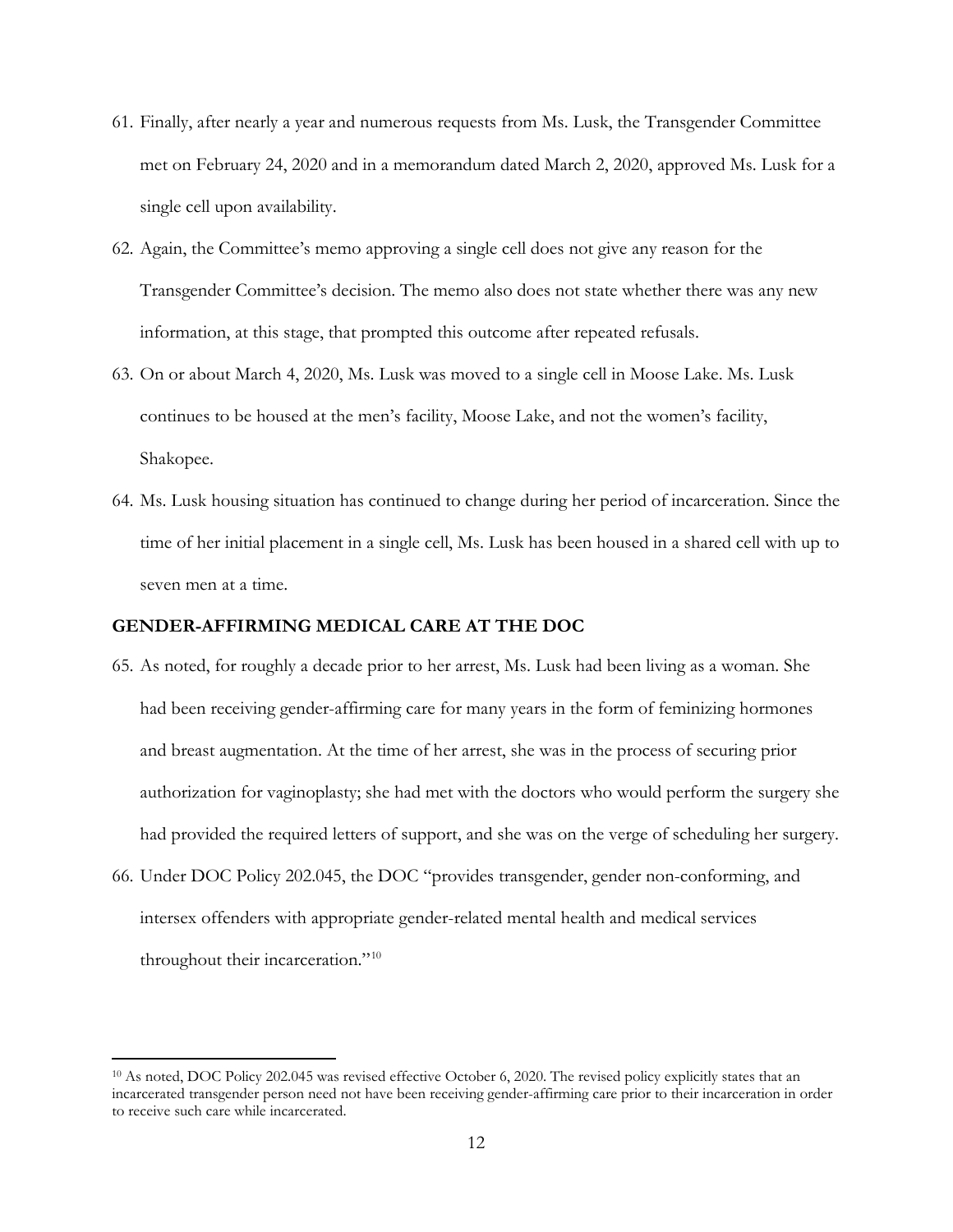- 67. To provide gender-affirming care, the DOC first requires an individualized assessment by facility medical staff, to include whether the individual has been diagnosed with gender dysphoria, the nature and severity of any symptoms associated with gender dysphoria, the individual's treatment and life experiences prior to and during incarceration, whether the individual is willing to participate in mental health therapy in conjunction with medical treatments, whether there is "sufficient time remaining on the offender's term of imprisonment to complete hormone or other medical treatment," and whether there are any medical or mental health conditions that might create an undue risk of adverse health consequences caused by gender-affirming care.<sup>[11](#page-12-0)</sup>
- 68. When she entered DOC custody in March 2019, Ms. Lusk submitted a request for genderaffirming surgery. She noted that she had been approved by the University of Minnesota and the Mayo Clinic for this medically necessary treatment, provided the names of her healthcare providers, and asked to schedule the surgery.
- 69. According to a note on Ms. Lusk's request, DOC Health Services asked Ms. Lusk to sign releases to obtain her medical records.
- 70. On April 12, 2019, the Transgender Committee met and, in a memo dated April 17, approved Ms. Lusk's requests for eyeliner, mascara, and women's undergarments. With respect to her request for surgery, however, the Committee wrote: "Sex reassignment surgery is deferred until further research is done." The memo does not specify what sort of research the Committee intended to conduct or what lack of information precluded granting Ms. Lusk's request.
- 71. On June 17, 2019, DOC Medical Director James Amsterdam decided, on behalf of the Transgender Committee, to: "Defer sex reassignment surgery at this time. At this point, she could pursue that after release."

<span id="page-12-0"></span><sup>&</sup>lt;sup>11</sup> The revised policy includes revisions to these criteria, including changing "sufficient time remaining on the offender's term of imprisonment to complete hormone or other medical treatment" to "[a]vailable continuity of care upon the offender's/resident's release."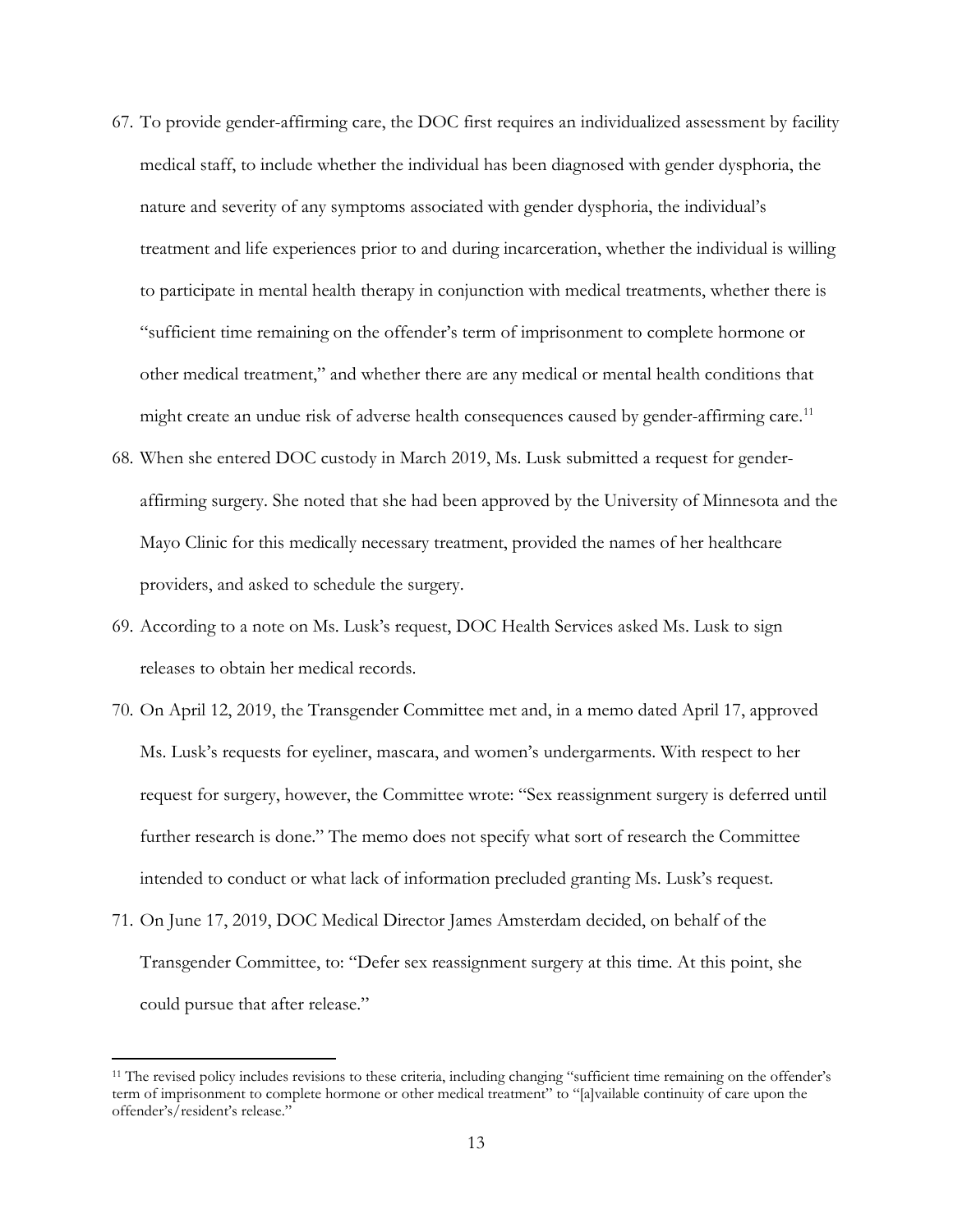- 72. Ms. Lusk's expected release date is May 23, 2024, nearly five years from the date of the decision to defer her care.
- 73. The June memorandum includes a note to "see attached email," but any attachment was not part of the DOC's submissions as part of the Minnesota Department of Human Rights process.
- 74. On June 26, 2019, Ms. Lusk wrote to the Transgender Committee regarding the decision to defer her care. She noted that she is a transgender woman who had been living as a woman for eleven years, had legally changed her name, and was receiving gender-affirming care including hormones and breast augmentation.
- 75. Ms. Lusk met with Dr. Augdahl for a psychiatric assessment on July 11, 2019. In his notes from the visit, Dr. Augdahl stated that she "[c]learly fits criteria for gender dysphoria" and that she had been receiving gender-affirming care at the University of Minnesota.
- 76. Even though Ms. Lusk repeatedly described torment and distress associated with her gender dysphoria in a men's facility, Dr. Augdahl deemed that she was "functioning" and wrote in the diagnosis section of his notes that Ms. Lusk had "mild to moderate severity" gender dysphoria.
- 77. Dr. Augdahl also stated his impression that Ms. Lusk provided "some discrepant details . . . claiming that she has had breast augmentation in 2017, but I am not sure if this is supported by outside records," though he paradoxically noted that she was wearing a bra at the session.
- 78. Of course, there was no discrepancy. Ms. Lusk's medical records from the University of Minnesota clearly state that she had had the breast augmentation procedure in 2017, confirming Ms. Lusk's statements to Dr. Augdahl – notwithstanding the confusion in the records from the Mayo Clinic about whether she had already had the procedure or was seeking it in 2018.
- 79. On July 25, 2019, Ms. Lusk received a letter from DOC Behavioral Health Services Director Stephen Huot, who wrote: "The Transgender Committee has met regarding your case and consideration of gender reassignment surgery has been deferred at this time. Medical personnel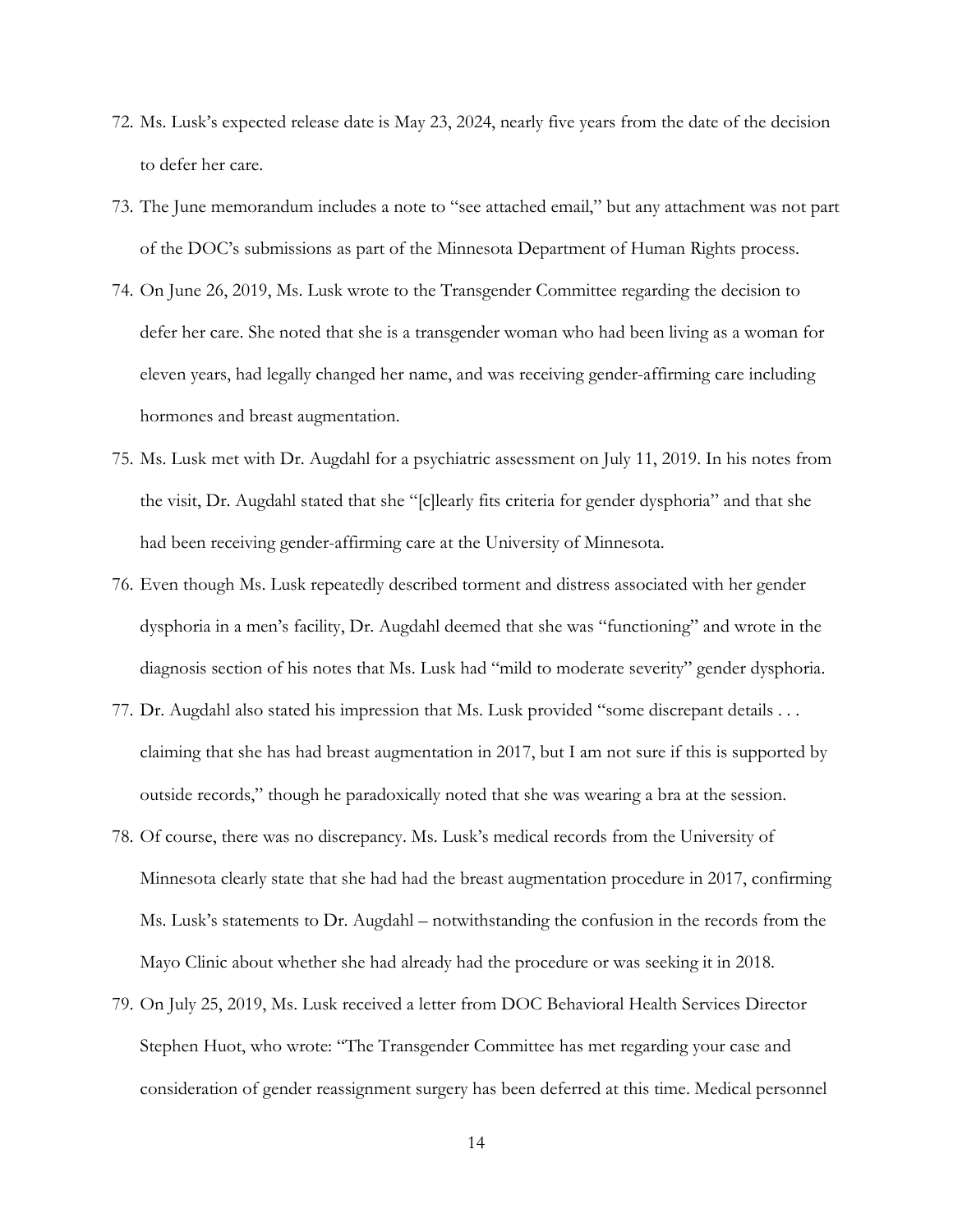are addressing your request for surgery in an appropriate manner. The committee does believe that it would be in your best interest to pursue chemical dependency treatment, as your incarceration is for a DWI offense. We encourage you to do so."

- 80. On November 20, 2019, Ms. Lusk filed a grievance with the DOC seeking vaginoplasty. In her grievance, Ms. Lusk wrote, "I have been diagnosed with severe Gender Dysphoria. I have attempted suicide four times due to my severe distress caused by my GD as well as self mutilation. My mental capacity is under control, and I am able to make good decisions as far as surgery. I have letters of support from my primary physician, my gender specialist, my therapist, as well as my psychiatrist, only two letters are required for surgery but I go up and beyond what is required." She cited WPATH's SOC regarding provision of gender-affirming care for people in institutional settings, as well as court decisions finding that correctional facilities were deliberately indifferent in denying gender-affirming care to incarcerated transgender people. She wrote, "Prison officials often put off or outright deny transgender prisoners access to health care for GD, even though courts have repeatedly found that such delays [or] denials of assessment or treatment violated the constitution."
- 81. On December 11, 2019, DOC staff member Kathryn Reid responded to Ms. Lusk, inexplicably stating, "Per Mayo Medical Center's medical records: 'she does not appear to have severe gender dysphoria. To do her 'top surgery' would be cosmetic enhancement since she has Tanner V breast development from her hormone therapy.' The DOC does not do cosmetic surgery."
- 82. The DOC were clearly referring to dated records from before her breast augmentation, and not to Ms. Lusk's most recent records regarding vaginoplasty. Again, Ms. Lusk had already completed the breast augmentation procedure prior to her incarceration and said as much in her grievance. The DOC even provided Ms. Lusk with bras as part of her uniform.

15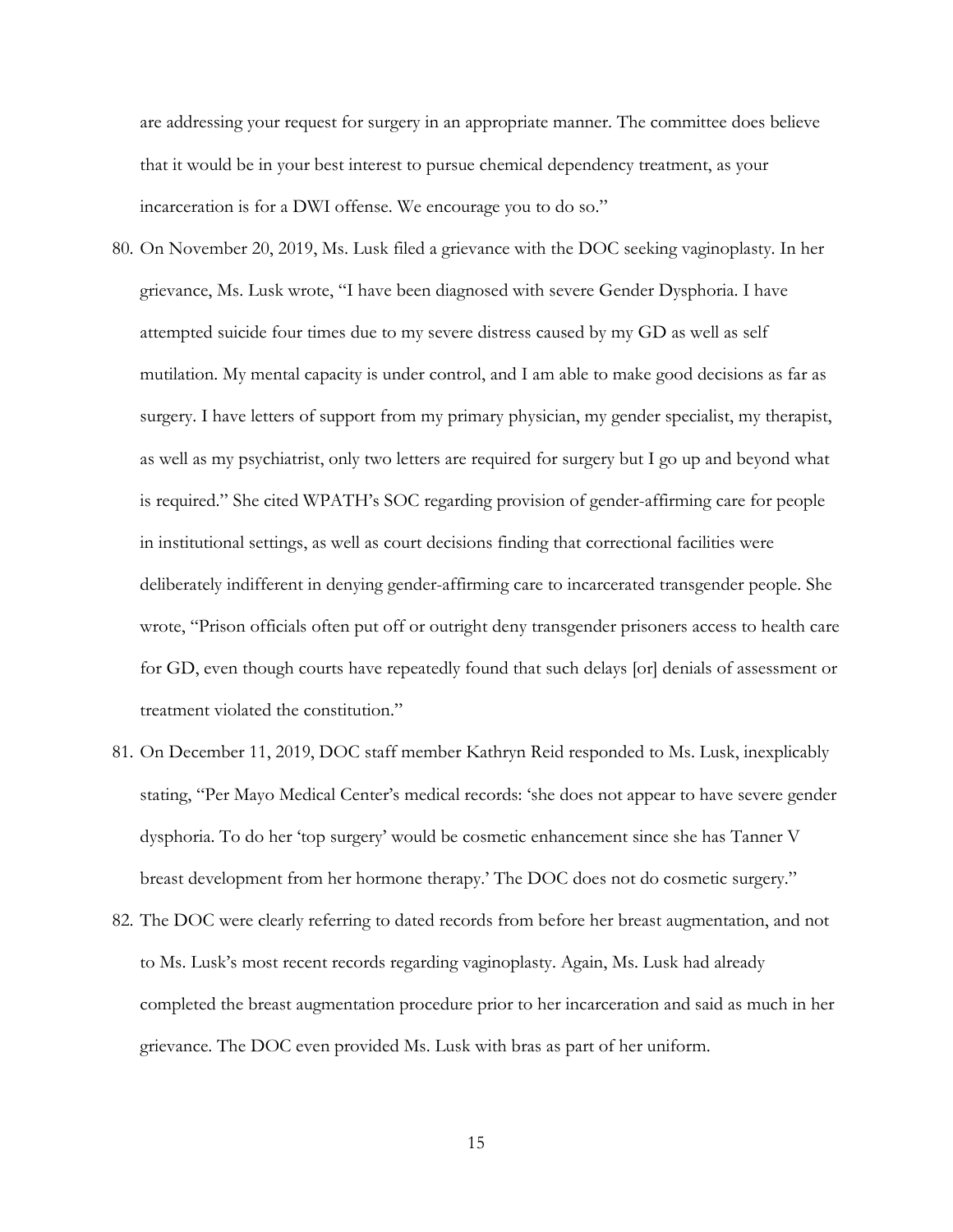- 83. There is no question that the DOC has Ms. Lusk's most updated medical records in their possession. The DOC included these records from the University Minnesota – Fairview as part of their MDHR attachments. According to the records in the DOC's possession, Ms. Lusk has "persistent, well documented gender dysphoria…she has been on continuous hormones for years. We received letters of support. She previously underwent breast augmentation and is happy with the results. She desires vaginoplasty." According to these records Ms. Lusk was ready to coordinate with Dr. Kim's office for a surgery date and obtain prior authorization for insurance coverage.
- 84. On January 15, 2020, Ms. Lusk wrote another letter regarding the response that she received to her grievance. She wrote, "you keep saying that my mayo clinic records say I do not have severe enough Gender Dysphoria to warrant sex confirmation surgery. You are looking at the wrong records." She clarified that the records from the University of Minnesota, rather than the Mayo Clinic, indicated that she was approved for surgery, and that her therapist, psychiatrist, gender specialist, primary care physician, and Behavioral Health case manager all concurred that surgery was necessary in her case.
- 85. Ms. Lusk also wrote a kite,<sup>[12](#page-15-0)</sup> dated August 3, 2020, which again stated that the DOC was looking at the wrong medical records, and requesting the credentials of the DOC's treating healthcare providers regarding training in the management of gender dysphoria.
- 86. According to WPATH's SOC, if "the in-house expertise of health professionals in the direct or indirect employ of the institution does not exist to assess and/or treat people with gender dysphoria, it is appropriate to obtain outside consultation from professionals who are

<span id="page-15-0"></span><sup>&</sup>lt;sup>12</sup> A kite is a formal correspondence submitted to the DOC by an incarcerated person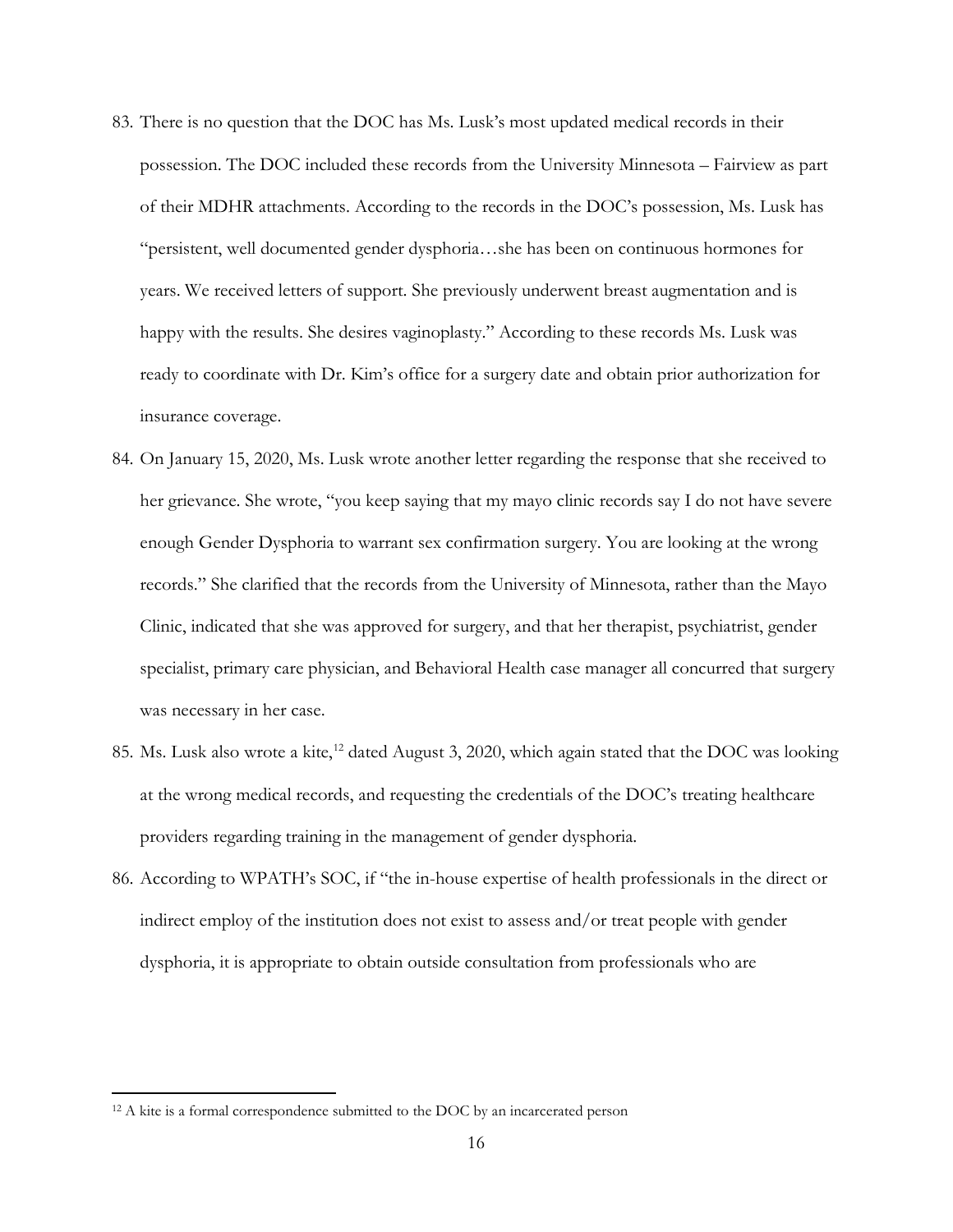knowledgeable about this specialized area of health care."[13](#page-16-0) It is unclear whether the DOC ever sought such outside counsel.

- 87. To date, Ms. Lusk remains at the Moose Lake facility with an expected release date of 2024. The DOC continues to insist on deferring Ms. Lusk's medical care until after she is released, an arbitrary period of time unrelated to Ms. Lusk's medical needs.
- 88. Ms. Lusk does not have access to medical professionals who are competent in working with patients with gender dysphoria. Her own psychiatrist at the DOC misgenders her in her medical records.

# **NAME-CHANGE POLICIES WITHIN THE DOC**

- 89. DOC's policy number 202.130 covers use of names for incarcerated people. Under this policy, the DOC uses the name provided on the original warrant of commitment for incarcerated people.
- 90. If a person is committed to the DOC under both a parole violation and a new offense, the DOC will use the name associated with the original warrant of commitment for the offense underlying the parole violation.
- 91. Incarcerated people must use their commitment names on all outgoing mail.<sup>[14](#page-16-1)</sup> In other words, when Ms. Lusk sends out a letter, she must use the "male" name she had legally changed in 2018.
- 92. The Doc does permit exceptions to their policy for religious purposes. [15](#page-16-2)

<span id="page-16-0"></span><sup>13</sup> WPATH's SOC, *supra* note 3, at 68.

<span id="page-16-1"></span><sup>14</sup> DOC Policy 202.130(E)

<span id="page-16-2"></span><sup>15</sup> DOC Policy 202.130(F).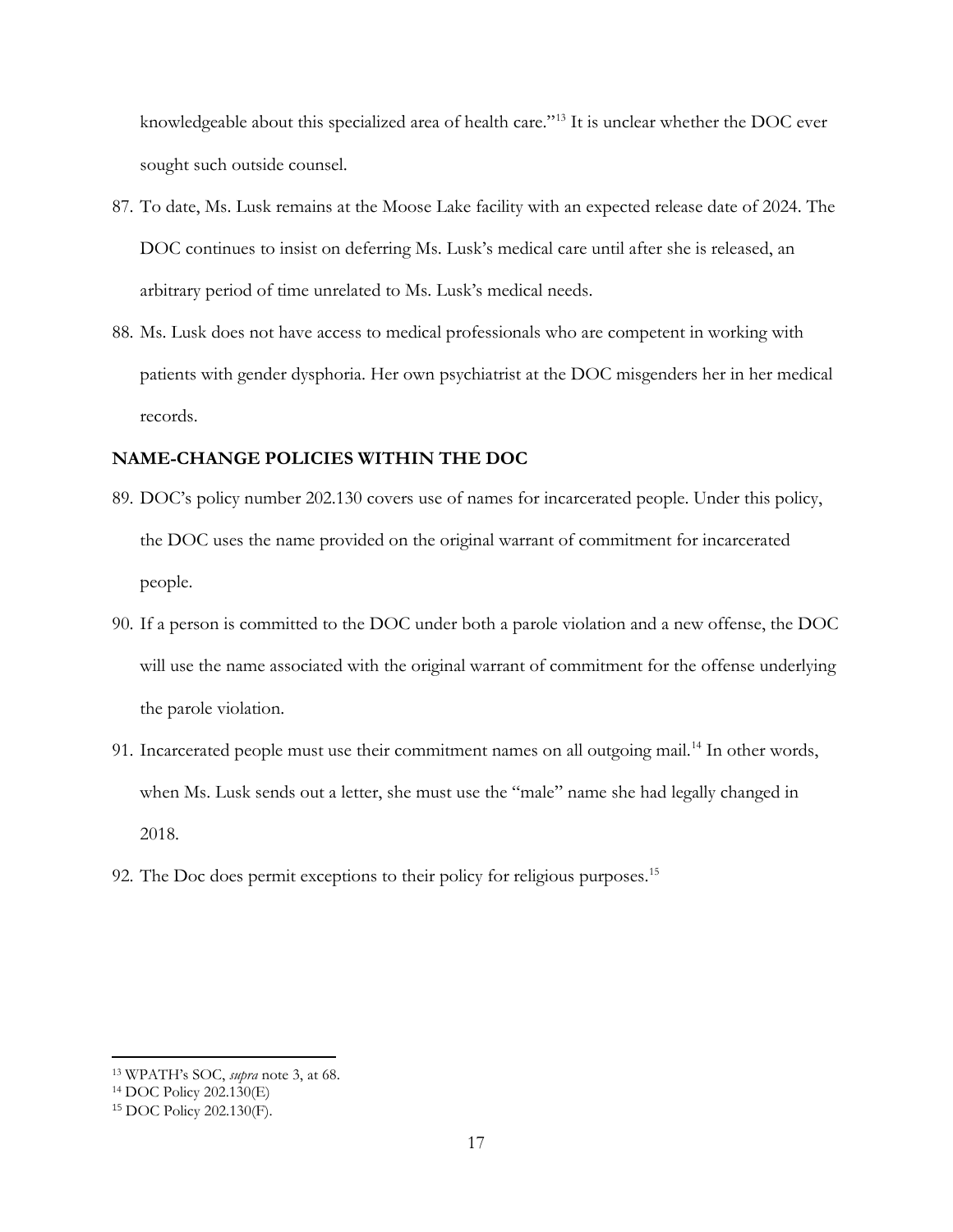- 93. Additionally, the commissioner can authorize an exception for the DOC to use the incarcerated person's legal name for safety or security reasons if the incarcerated person provided documentation. [16](#page-17-0)
- 94. During Ms. Lusk's incarceration, the DOC revised its Policy 202.045, "Management of Transgender/Gender Non-Conforming/Intersex Offenders/Residents," with an effective date of October 6, 2020. Under this policy, all incarcerated people within the DOC must be given the opportunity to select the pronouns and honorifics by which they would like to be addressed. The pronoun and honorific "must be displayed on the offender's/resident's badge and all staff members must refer to the offender/resident using that pronoun and honorific." An individual may request to change the pronoun and honorific by which they are addressed at any time during their period of incarceration.
- 95. The revised policy does not make any provision for using the correct names, along with pronouns and honorifics, for transgender residents who have the wrong name on their original warrants of commitment. The DOC continues to misgender and misname transgender residents through their unnecessary and inflexible policy.

## **THE DOC'S REFUSAL TO USE MS. LUSK'S LEGAL NAME**

96. At the time of her arrest in 2018, Ms. Lusk was on conditional release for a 2012 felony DWI offense. The DOC determined that this new offense violated the conditions of her release. Ms. Lusk's current period of incarceration comprises both the sentence for the new offense and a recommitment for violating the terms of her release.

<span id="page-17-0"></span><sup>16</sup> DOC Policy 202.130(G).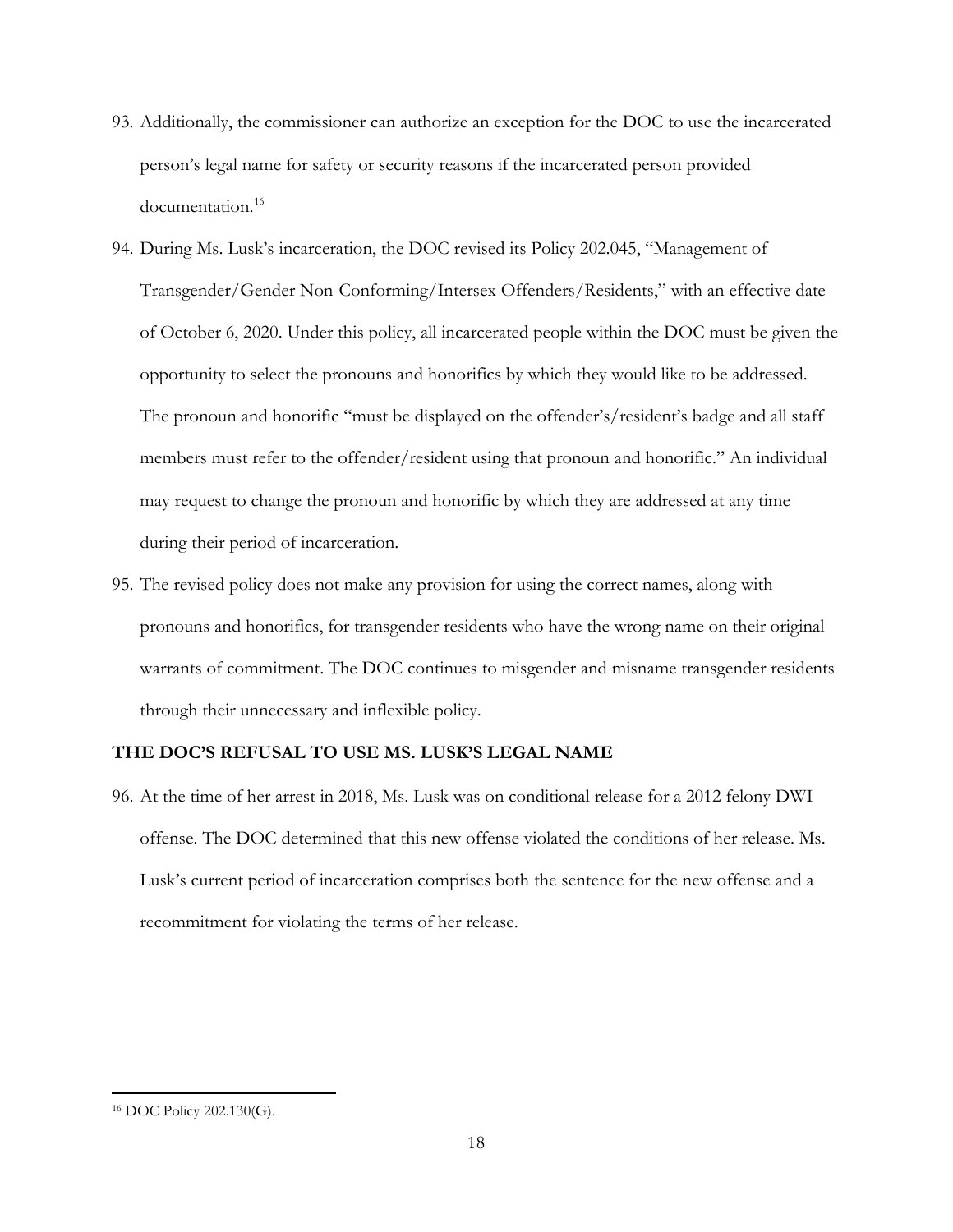- 97. Though the state of Minnesota recognizes Ms. Lusk's legal name as Christina Lusk, and though she was charged and convicted under that name for her 2018 offense, the DOC used Ms. Lusk's "male" name, which was listed on her warrant of commitment from 2012.
- 98. When she was placed in DOC custody in March 2019, before she was assigned to Moose Lake, Ms. Lusk asked about changing the name that the DOC used for her.
- 99. In a memo dated March 21, 2019, DOC staff member Sarah Gibbison responded to Ms. Lusk's request. After reviewing Ms. Lusk's legal name change documents and the DOC's policies, she wrote that Ms. Lusk could not change her first name within the DOC system until the expiration of her sentence for violating the terms of her release. That sentence was set to expire on May 19, 2021. At that point, she wrote, Ms. Lusk could write to the DOC's Central Records Office to seek an administrative name change.
- 100. On or about July 23, 2019, Phil Duran, an attorney with Rainbow Health Minnesota (then known as JustUs Health) wrote to DOC Commissioner Paul Schnell on Ms. Lusk's behalf. Mr. Duran requested that Mr. Schnell direct DOC to recognize Ms. Lusk's current legal name pursuant to the language within policy 202.130, which permits exceptions in the interest of safety. Among other things, Mr. Duran pointed out that when DOC insists on referring to Ms. Lusk by her "male" name, instead of her actual, legal name, it communicated to other prisoners – and staff – that DOC disregarded her transgender identity, even while it is widely recognized that transgender inmates are at heightened risk of violence. Mr. Duran further noted that requiring Ms. Lusk to identify herself with a "male" name arguably violated her First Amendment protections against compelled speech. Commissioner Schell referred the matter to Assistant Commissioner Michelle Smith. Assistant Commissioner Smith promptly dismissed the request without written explanation.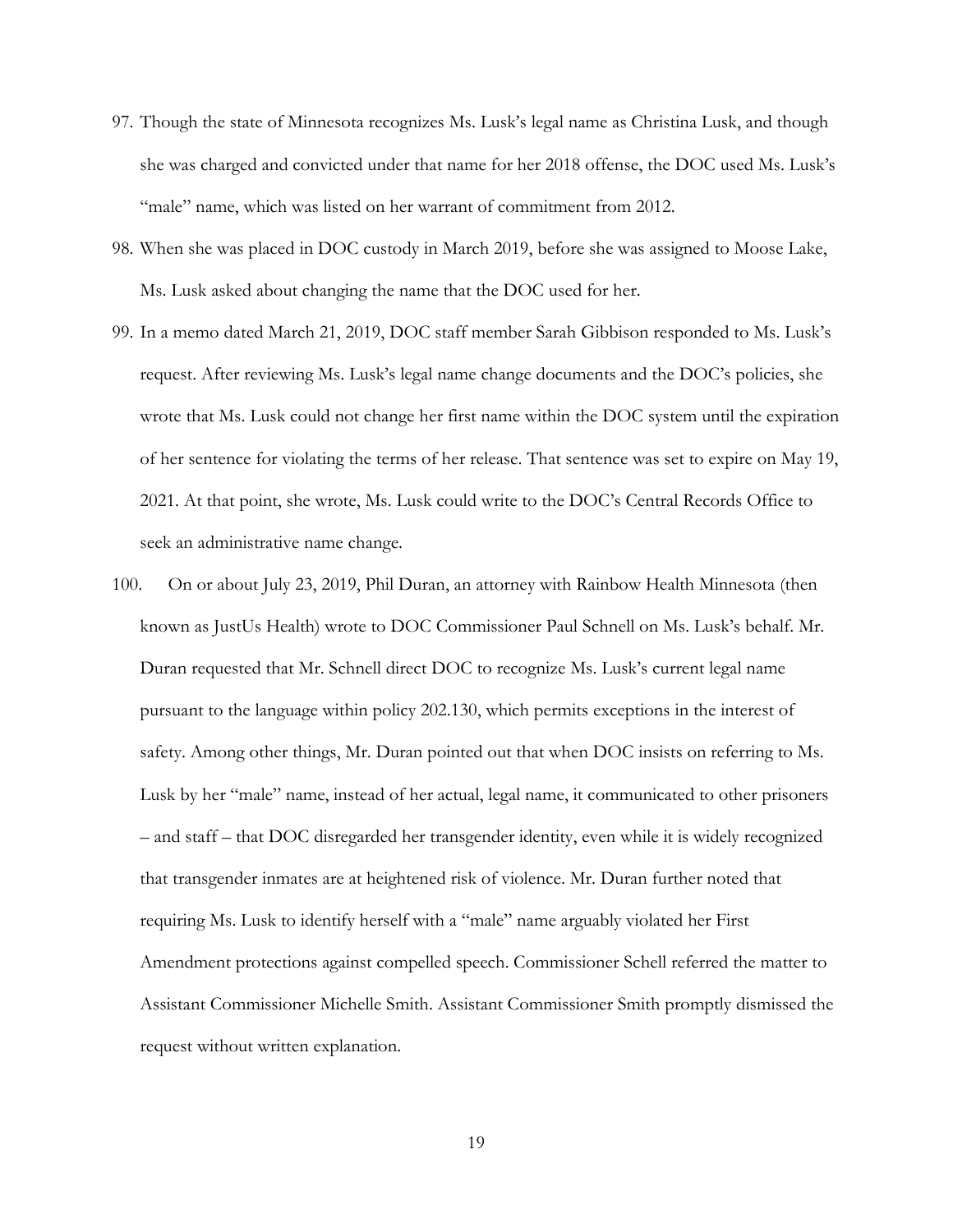- 101. In approximately September 2019, Assistant Commissioner Smith verbally advised Mr. Duran that changing Ms. Lusk's DOC profile from her "male" name to her legal name might make it difficult for people in the community to locate her. The DOC did not elaborate on why they believed that to be the case. Ms. Lusk was prosecuted and ordered incarcerated under her legal name, Christina Lusk. Had she not had any supervision remaining over her 2012 DWI at the time of her new offense, she would have been listed by the DOC as Christina. Once she completed serving time for the 2012 offense, she would be eligible to have the DOC use the name Christina. The DOC also declined to comment on why exceptions can be made for religious purposes but not for transgender people who have legally changed their names.
- 102. Assistant Commissioner Smith later indicated to Mr. Duran that changes to policy 202.130 were forthcoming. Over two years later, there has been no known progress on updating policy 202.130.
- 103. As Dr. Augdahl recorded in his notes from Ms. Lusk's psychiatric evaluation on July 11, 2019, that the misnaming and misgendering of Ms. Lusk has caused her significant distress.
- 104. It is unclear how members of the Transgender Committee and Behavioral Health Services would be expected to develop meaningful therapeutic relationships with clients with gender dysphoria when they are either required to, or choose to, use the wrong name for their clients thereby exacerbating the dysphoria with every communication.
- 105. Ms. Lusk's sentence for the 2012 commitment expired during her current period of incarceration, on May 19, 2021. Nevertheless, despite the above-referenced correspondence and Ms. Lusk's repeated requests, the DOC continued to use her "male" name, though that is not the name listed on the only operable warrant of commitment, for months after the expiration.
- 106. This means the DOC uses Ms. Lusk's former name on correspondence with her, including correspondence from the Transgender Committee and Behavioral Health Services. Indeed, a

20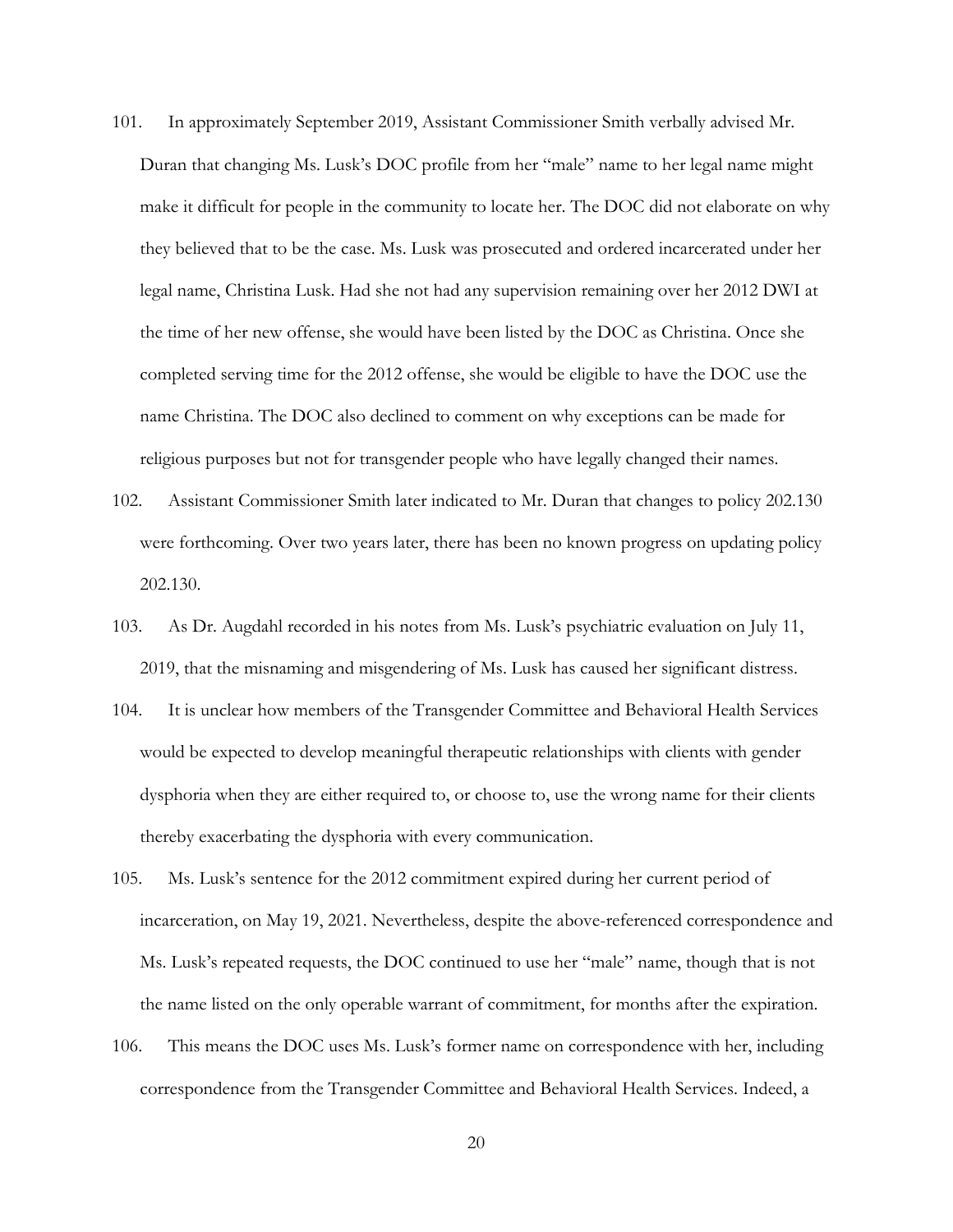July 25, 2019, letter from Behavioral Health Services Director Stephen Huot addresses Ms. Lusk by her former "male" name and states: "Please note that I have used your given name because that is how our system lists you. However, I give you the courtesy of your preferred title."

- 107. According to WPATH's SOC, using the correct name and pronouns for transgender people is an easy way of supporting their transition and can be part of gender-affirming care; refusing to do so may significantly exacerbate gender dysphoria.<sup>[17](#page-20-0)</sup>
- 108. Around September 2021 the MN DOC finally began to Ms. Lusk's legal name, Christina Lusk, as the primary name in their records, as she had requested since her initial placement.
- 109. Nevertheless, staff at the DOC continue to refer to Ms. Lusk with the incorrect name, pronouns, and honorific. Ms. Lusk has filed kites regarding this, but the situation has not resolved.

#### **SEARCHES, CLOTHING, AND DISCIPLINE**

- 110. When the DOC searches transgender women in male facilities, the default policy is for all searches to be done by male staff.<sup>[18](#page-20-1)</sup> Transgender women in male facilities may request searches by female staff. This request must be pre-authorized by the transgender committee, and any allowances must be clearly communicated to relevant staff.<sup>[19](#page-20-2)</sup>
- 111. The transgender committee can also approve transgender women for women's undergarments. Ms. Lusk has long been approved for women's undergarments.
- 112. DOC staff have punished Ms. Lusk for having breasts and for wearing women's clothing. Ms. Lusk was once reprimanded for failing to wear a bra when her bras were in the wash. She was recently reprimanded by a guard for wearing a nightgown, which she is allowed to do, without wearing pants underneath, even though no one had previously complained about this.

<span id="page-20-0"></span><sup>17</sup> WPATH's SOC, *supra* note 3, at 16, 52.

<span id="page-20-1"></span><sup>18</sup> DOC Policy 202.045 (F)

<span id="page-20-2"></span> $19 H$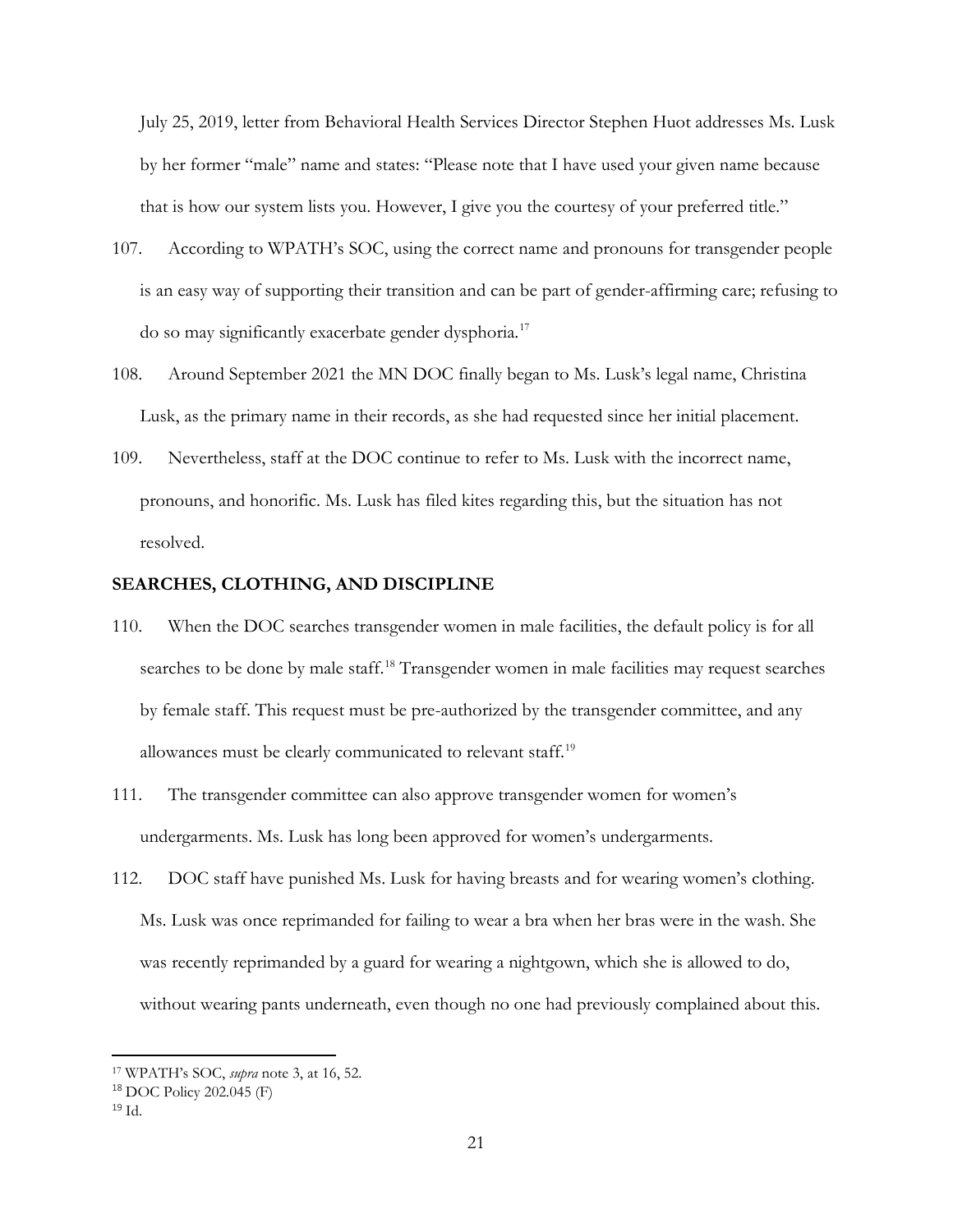Every time Ms. Lusk is disciplined she has to wait 90 days from the end of her disciplinary period before she can apply for bootcamp (Challenge Incarceration Program), which is a program that allows inmates early release on meeting program conditions.

113. Ms. Lusk has been searched by male staff despite being approved for female searches only.

- 114. Male staff have openly stared at Ms. Lusk's breasts and have watched her change her clothing. Staff members repeatedly comment on her breasts and ask her if she's wearing a bra when she is indeed wearing one. She has repeatedly complained about one staff member in particular, Tom Peterson, who repeatedly stares at her breasts and comments on them. His behavior has not changed.
- 115. Ms. Lusk has been repeatedly misgendered and misnamed by DOC staff.
- 116. Ms. Lusk has been sent to segregation on a number of occasions, and while there she has been repeatedly forced to wear men's undergarments.
- 117. Ms. Lusk has been denied industry jobs at the DOC, which are the best paying jobs. She was permitted to take an industry position one time during a COVID outbreak when there were not enough people available to work. While at this job, Ms. Lusk heard from one inmate that the DOC person in charge of industry hiring had said, in sum and substance, that she did not want Ms. Lusk or another transgender inmate to be out there.
- 118. Ms. Lusk has complained about all of this mistreatment through kites and other written methods to no avail.

#### **COUNT I**

## **Sex and Sexual Orientation Discrimination Minnesota Human Rights Act**

Plaintiff realleges the above allegations of this Complaint and alleges as follows:

1. Plaintiff is a transgender woman and thus a member of a protected class under the MHRA. Defendants discriminated against Plaintiff in access to, admission to, full utilization of, and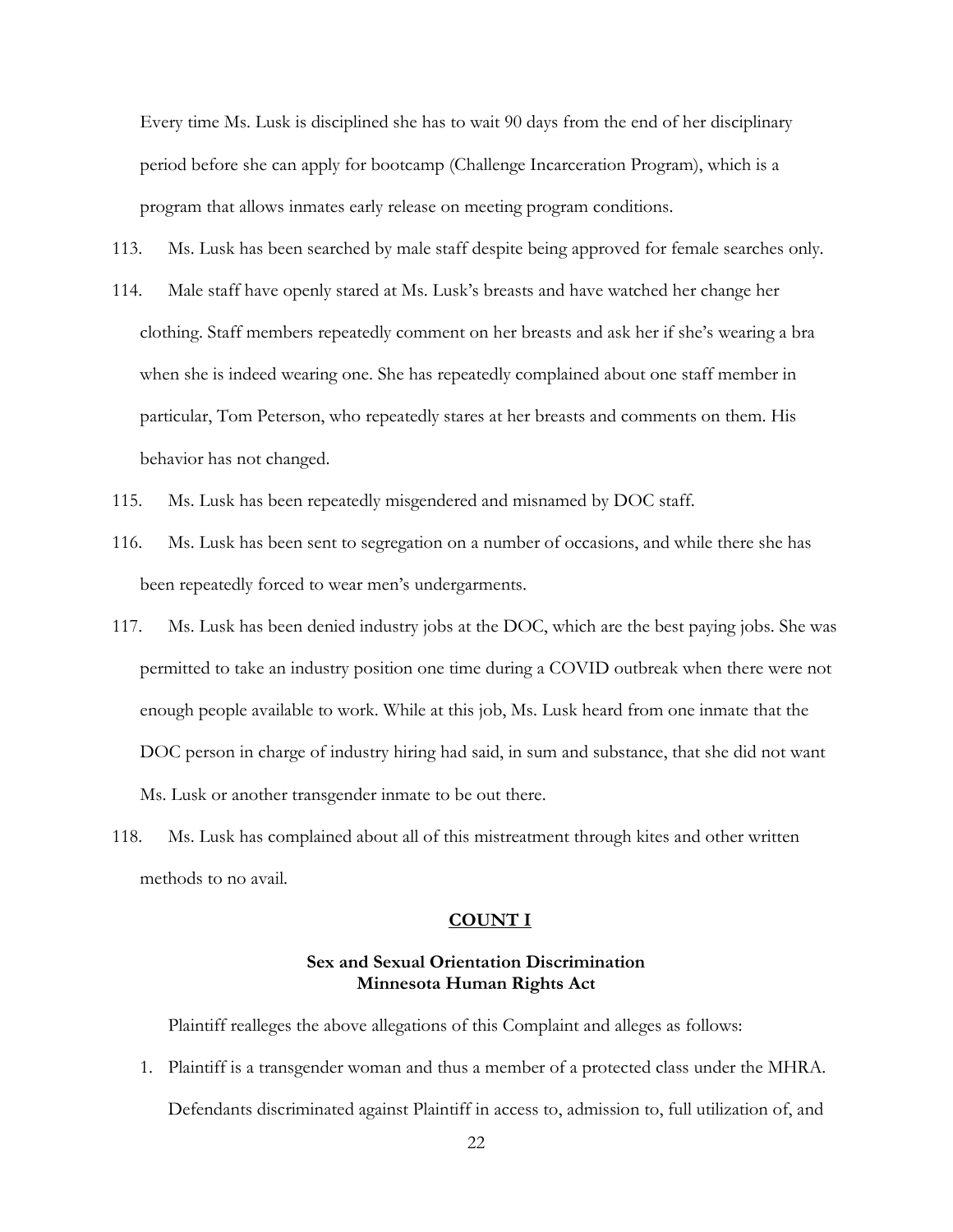benefit from a public service because of her sex and sexual orientation, and Defendants' actions, therefore, constitute illegal discrimination in public services in violation of Minn. Stat. § 363A.12.

- 2. As a direct and proximate result of Defendants' illegal conduct, Plaintiff has suffered, and continues to suffer, emotional distress, mental anguish, humiliation, embarrassment, loss of reputation, has incurred attorney's fees, costs, and expenses, and has suffered other serious damages.
- 3. The unlawful practices complained of above were intentional and were performed by Defendant with malice and/or reckless indifference to Plaintiff's rights.

## **COUNT II**

## **Reprisal Minnesota Human Rights Act**

Plaintiff realleges the above allegations of this Complaint and allege as follows:

- 1. Defendants unlawfully engaged in reprisal against Plaintiff because she opposed sex and sexual orientation discrimination, in violation of Minn. Stat. § 363A.15.
- 2. Because of the actions Plaintiff took to oppose sex and sexual orientation discrimination, Defendant took adverse action against her.
- 3. The unlawful practices complained of above were intentional and were performed by Defendant with malice and/or reckless indifference to Plaintiff's rights.
- 4. As a direct and proximate result of Defendant's illegal conduct, Plaintiff has suffered, and continues to suffer, emotional distress, mental anguish, humiliation, embarrassment, loss of reputation, has incurred attorney's fees, costs, and expenses, and has suffered other serious damages.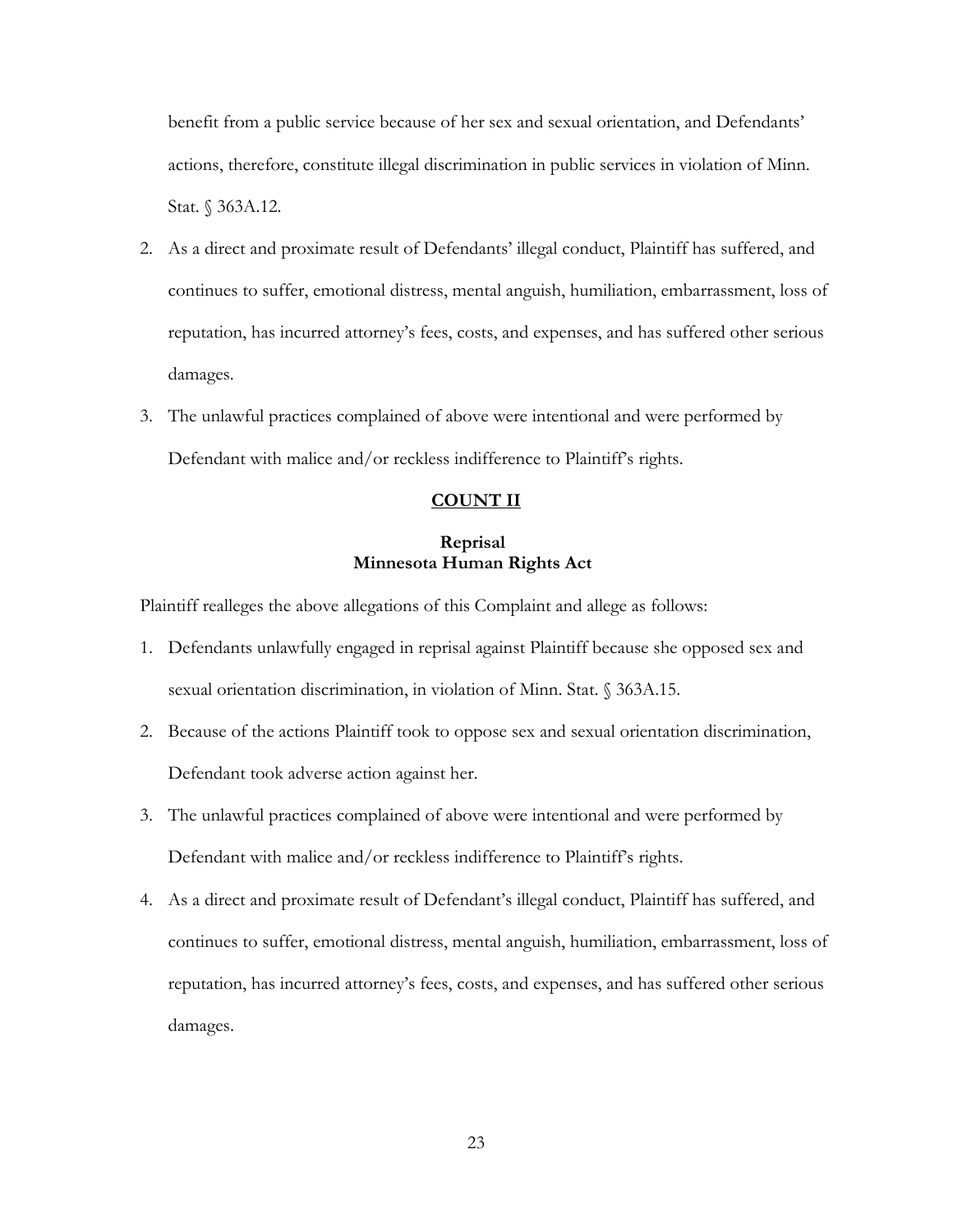#### **COUNT III**

## **Equal Protection Minnesota Constitution**

Plaintiff realleges the above allegations of this Complaint and alleges as follows:

- 1. Defendants deprived Plaintiff of her right to equal protection under the Minnesota Constitution. Minn. Const. art. I § 2.
- 2. Defendants discriminated against Plaintiff on the basis of gender, which is subject to heightened scrutiny under the Minnesota Constitution, Article I § 2.
- 3. Defendants discriminated against Ms. Lusk on the basis of transgender status, which is subject to heightened scrutiny under the Minnesota Constitution, Article I  $\S$  2.
- 4. Defendants discriminated against Ms. Lusk based on invidious stereotypes, moral disapproval, and unfounded fears about people who are different, which is subject to heightened scrutiny under the Minnesota Constitution, Article I § 2.
- 5. Defendants are liable for violation of Ms. Lusk's rights under the Minnesota Constitution, Article I § 2.
- 6. As a result of Defendants' discriminatory actions, Ms. Lusk was deprived of full utilization of and benefit from a public service.
- 7. As a direct and proximate cause of Defendants' illegal conduct, Plaintiff was denied full and equal access to public services and has suffered, and continues to suffer, emotional distress, mental anguish, humiliation, embarrassment, loss of reputation, has incurred attorney's fees, costs, and expenses, and has suffered other serious damages.

#### **COUNT IV**

## **Cruel or Unusual Punishment Minnesota Constitution**

Plaintiff realleges the above allegations of this Complaint and alleges as follows: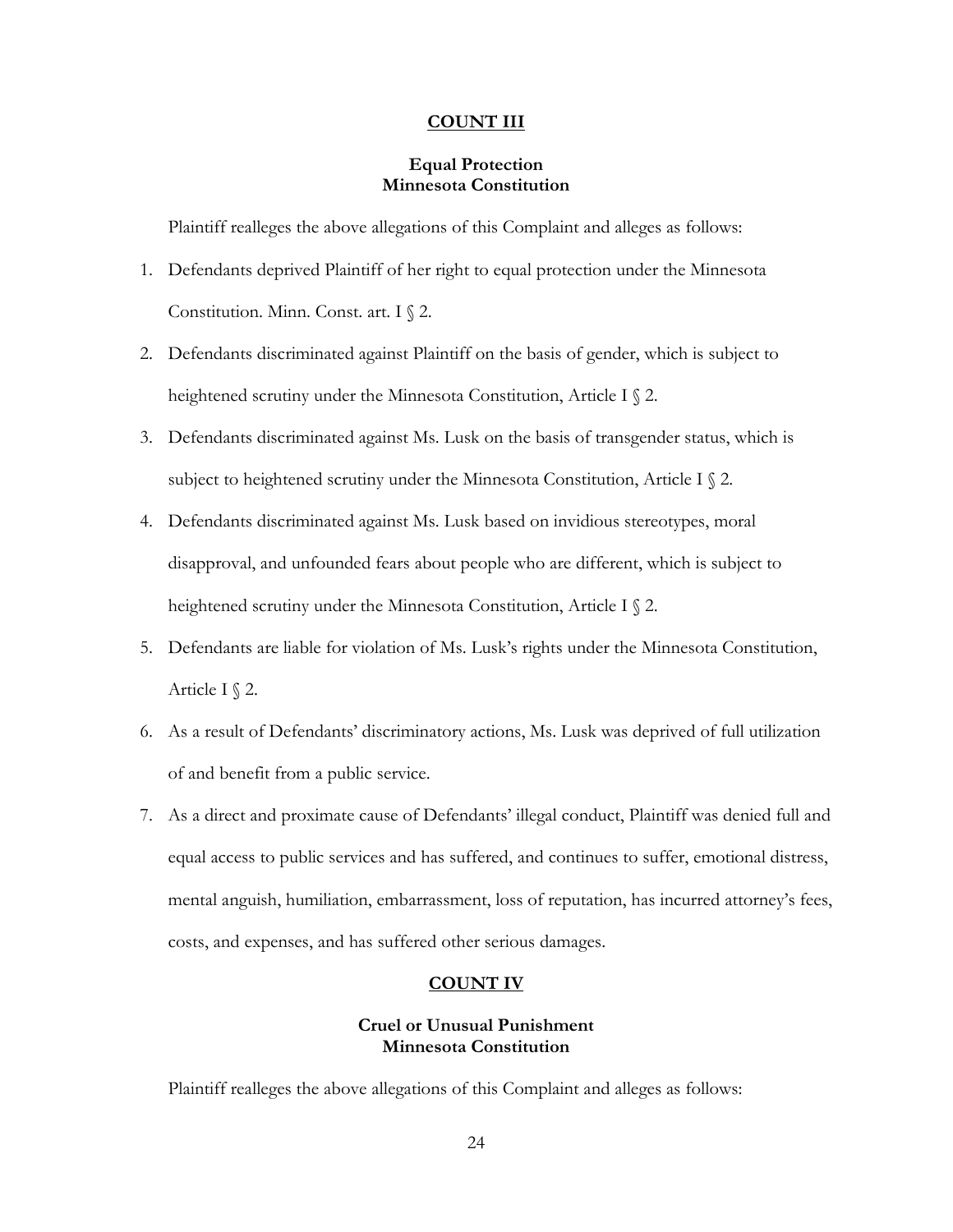- 1. Defendants' treatment of Plaintiff, including but not limited to their placement of Ms. Lusk in a men's facility without due regard for her safety or well-being, their denial of medical care, their refusal to use her actual name while also forcing her to misname herself, repeatedly placing her at risk of harassment and abuse, disregarding ongoing harassment, forcing her to wear male undergarments while in segregation, and their failure to adequately train and supervise staff, constitutes cruel or unusual punishment in violation of the Minnesota Constitution, Article I § 5.
- 2. Defendants are liable for violation of Ms. Lusk's rights under the Minnesota Constitution, Article I  $\$  5.
- 3. As a direct and proximate cause of Defendants' illegal conduct, Plaintiff has suffered, and continues to suffer, emotional distress, mental anguish, humiliation, embarrassment, loss of reputation, has incurred attorney's fees, costs, and expenses, and has suffered other serious damages.

## **COUNT V**

## **Due Process – Bodily Integrity And Autonomy Minnesota Constitution**

Plaintiff realleges the above allegations of this Complaint and alleges as follows:

1. Defendants' treatment of Plaintiff, including their placement of Ms. Lusk in a men's facility without due regard for her safety or well-being, their denial of medical care, their refusal to use her actual name while also forcing her to misname herself, repeatedly placing her at risk of harassment and abuse, disregarding ongoing harassment, forcing her to wear male undergarments while in segregation, and their failure to adequately train and supervise staff, violates Ms. Lusk's right to bodily integrity and autonomy protected by the due process guarantees of the Minnesota Constitution, Article I § 7.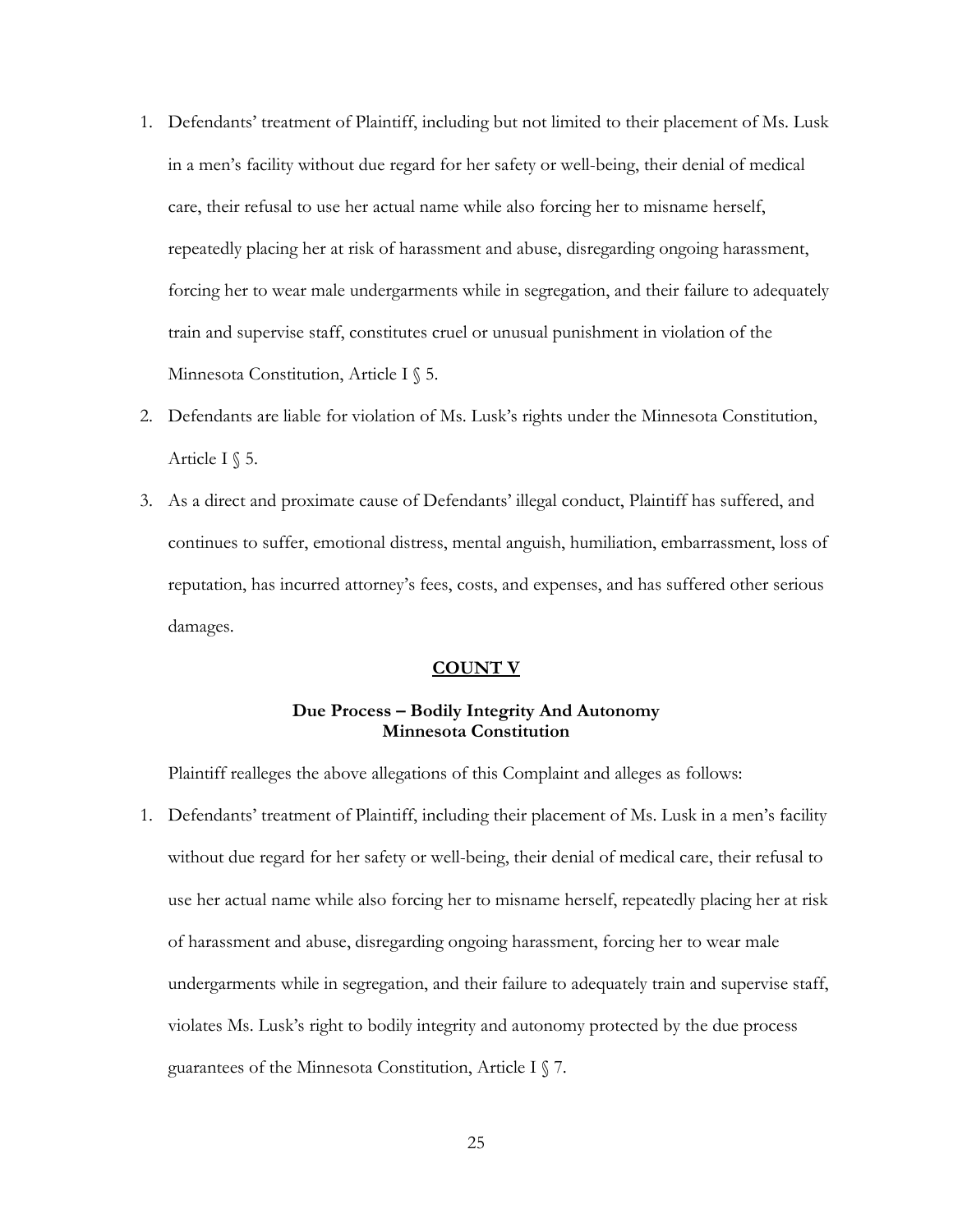2. As a direct and proximate cause of Defendants' illegal conduct, Plaintiff has suffered, and continues to suffer, emotional distress, mental anguish, humiliation, embarrassment, loss of reputation, has incurred attorney's fees, costs, and expenses, and has suffered other serious damages.

## **COUNT VI**

#### **Declaratory Judgment**

Plaintiff realleges the above allegations of this Complaint and alleges as follows:

- 1. The DOC's policy of making placement decisions solely on genitalia is unconstitutional, violates the MHRA, and is unenforceable.
- 2. The DOC's policy of deferring gender affirming surgeries until after an incarcerated person's release date is unconstitutional, violates the MHRA, and is unenforceable.

#### **PRAYER FOR RELIEF**

**WHEREFORE**, Plaintiff requests the following relief:

- A. That the practices of Defendants complained of herein be adjudged, decreed, and declared to violate the rights secured to Plaintiff by the Minnesota Constitution and the Minnesota Human Rights Act, Minn. Stat. § 363A.01, *et seq.*
- B. That a permanent mandatory injunction be issued requiring that Defendants adopt practices in conformity with the requirements of the Minnesota Constitution and the Minnesota Human Rights Act, Minn. Stat. § 363A.01, *et seq.*
- C. That a permanent prohibitory injunction be issued prohibiting Defendants from engaging in the practices complained of herein.
- D. That the Court order Defendants to pay a civil penalty to the State of Minnesota pursuant to Minn. Stat. § 363A.29.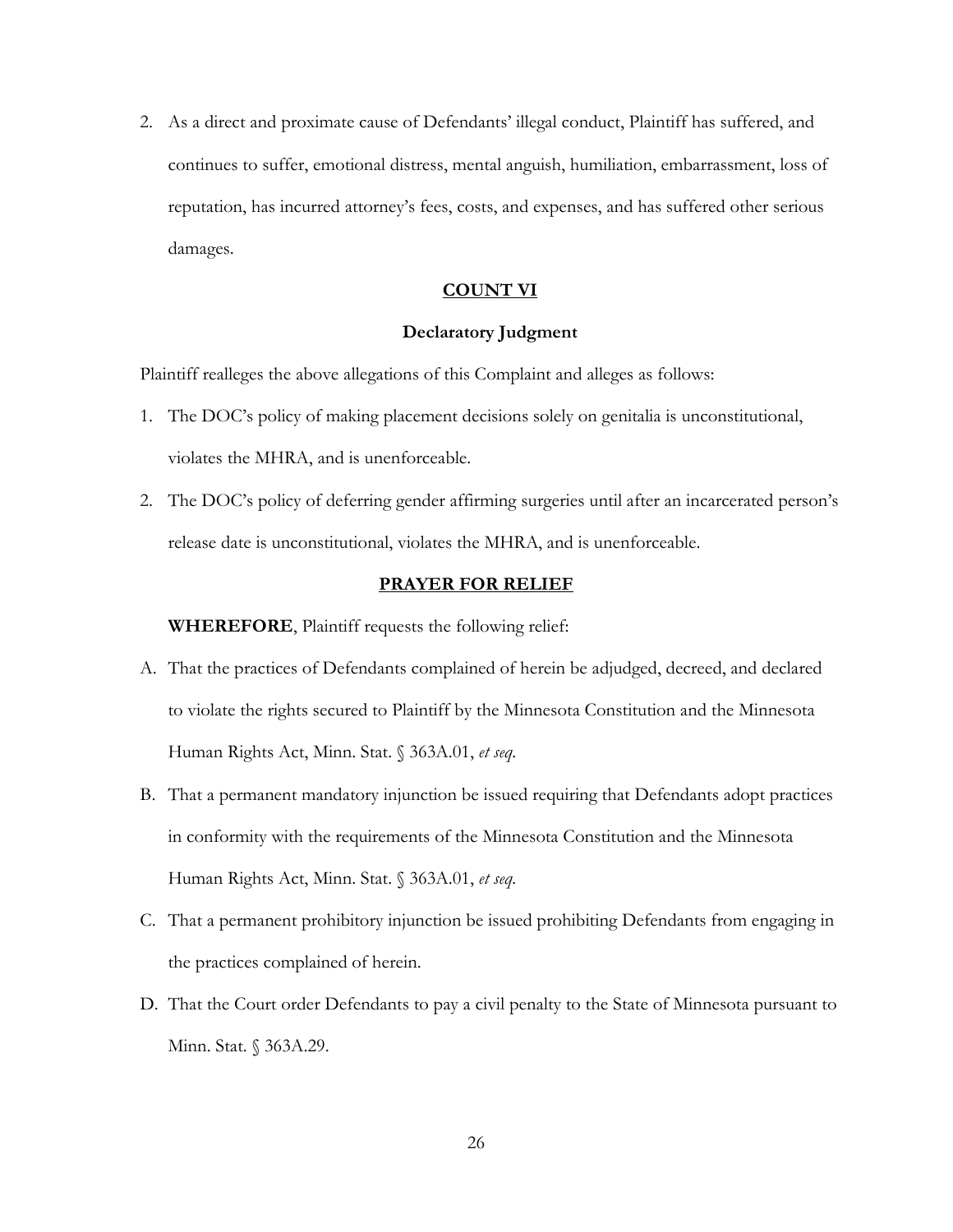- E. That Plaintiff be awarded compensatory damages in an amount to be established at trial, and treble damages pursuant to Minn. Stat. § 363A.33 and § 363A.29.
- F. That Plaintiff be awarded punitive damages pursuant to Minn. Stat. § 363A.29 in an amount to be established at trial.
- G. That the Court issue an order enjoining Defendants and their officers, agents, and employees from subjecting Plaintiff to differential treatment and from any retaliation against Plaintiff for prior actions, or for bringing this action.
- H. That the Court retain jurisdiction until the Court is satisfied that the Defendants have remedied the practices complained of herein and are determined to be in full compliance with the law.
- I. That the Court order Defendants to pay counsel for Plaintiff for her reasonable attorney's fees and the costs and expenses of this action.
- J. That Plaintiff be awarded pre- and post-judgment interest on any monetary damages awarded, pursuant to Minn. Stat. § 549.09.
- K. Pursuant to Minn. R. Civ. P. 8.01, notice is provided that reasonable damages may be greater than \$50,000.
- L. That Plaintiff be awarded other and further legal and equitable relief as may be found appropriate, just, and equitable.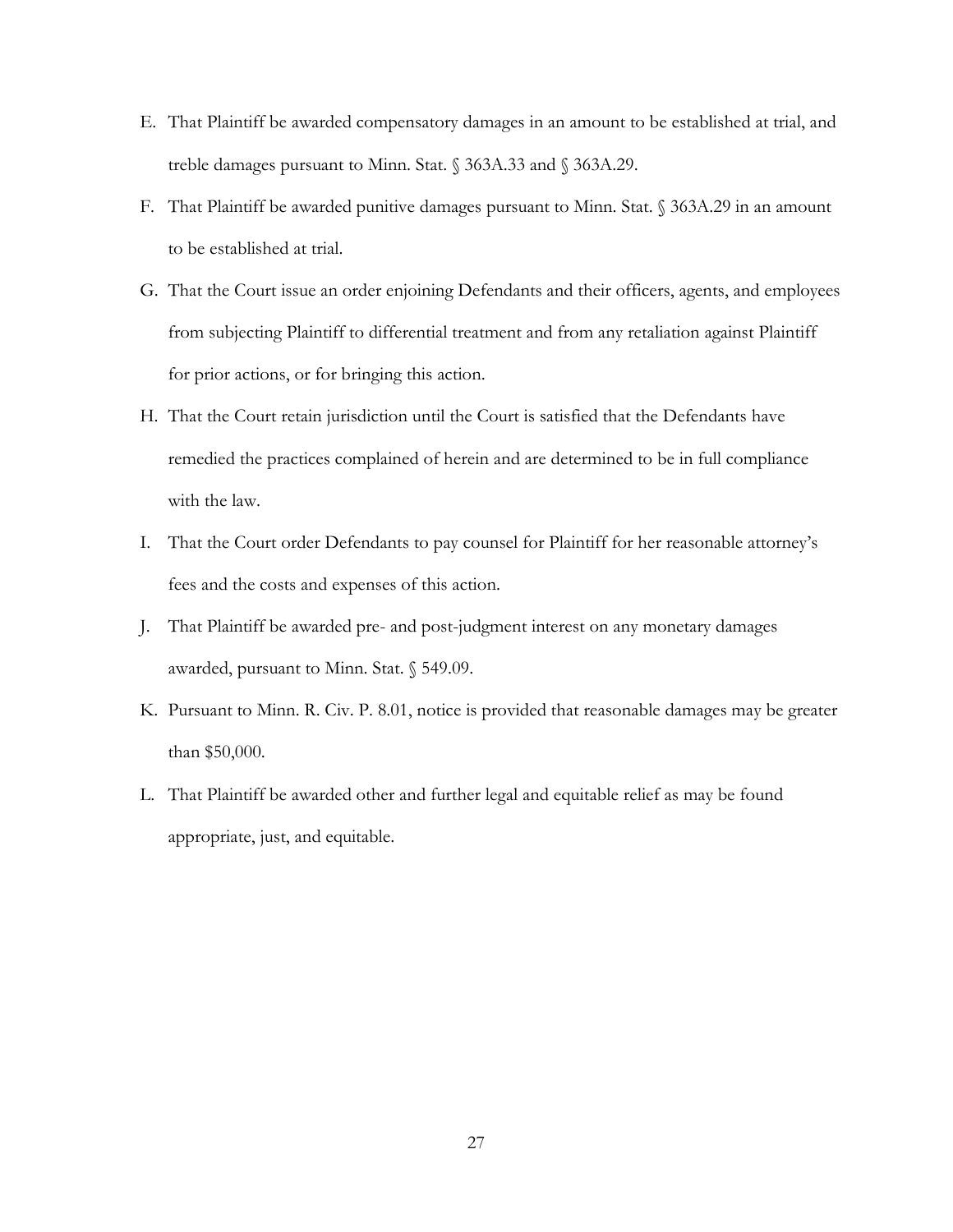## **DEMAND FOR JURY TRIAL**

Plaintiff demands a jury trial in this action.

Dated: June 6, 2022

# **GENDER JUSTICE**

## */s Jess Braverman*

Jess Braverman (No. 397332) Christy L. Hall (No. 392627) 200 University Ave. West, Ste. 200 St. Paul, Minnesota 55103 christy.hall@genderjustice.us jess.braverman@genderjustice.us Phone: (651) 789-2090 Fax: (651) 789-2093

# **ROBINS KAPLAN LLP**

Sharon E. Roberg-Perez (No. 348272) Robins Kaplan LLP 800 LaSalle Ave Ste 2800 Minneapolis, MN 55402-2015 sroberg-perez@robinskaplan.com Phone: (612) 349-0882 Fax: (612) 339-4181

Rebecca A. Bact (*pro hac vice* pending) Robins Kaplan LLP 800 Boyston St. Ste 2500 Boston, MA 02199 rbact@robinskaplan.com Phone: (617) 859-2740 Fax: (617) 267-8288

# **ATTORNEYS FOR PLAINTIFF**